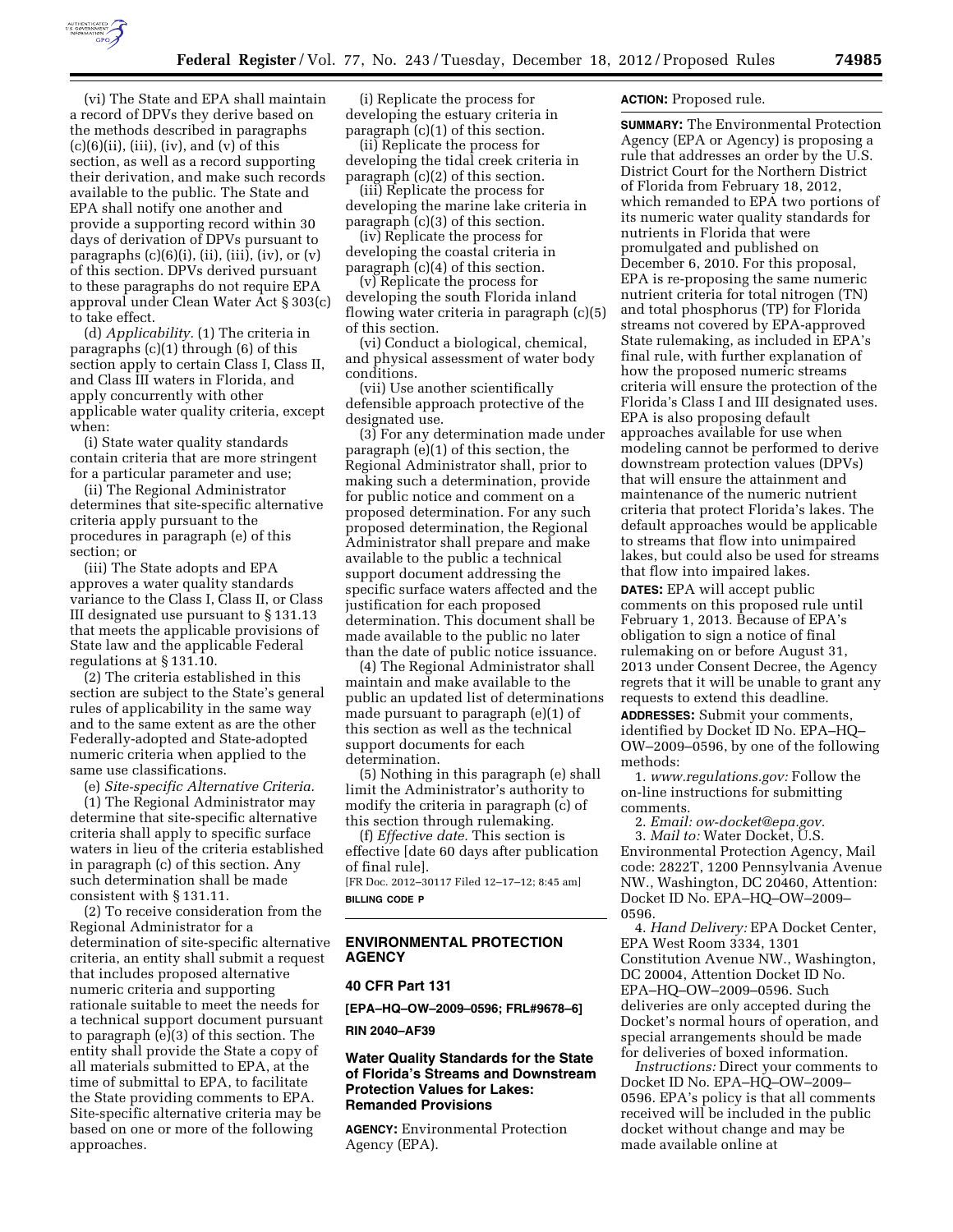*[www.regulations.gov,](http://www.regulations.gov)* including any personal information provided, unless the comment includes information claimed to be Confidential Business Information (CBI) or other information whose disclosure is restricted by statute. Do not submit information that you consider to be CBI or otherwise protected through *[www.regulations.gov](http://www.regulations.gov)*  or email. The *[www.regulations.gov](http://www.regulations.gov)* Web site is an ''anonymous access'' system, which means EPA will not know your identity or contact information unless you provide it in the body of your comment. If you submit an electronic comment, EPA recommends that you include your name and other contact information in the body of your comment and with any disk or CD–ROM you submit. If EPA cannot read your comment due to technical difficulties and cannot contact you for clarification, EPA may not be able to consider your comment. Electronic files should avoid the use of special characters, any form of encryption, and be free of any defects or viruses. For additional information about EPA's public docket visit the EPA Docket Center homepage at *[http://](http://www.epa.gov/epahome/dockets.htm) [www.epa.gov/epahome/dockets.htm.](http://www.epa.gov/epahome/dockets.htm)* 

*Docket:* All documents in the docket are listed in the *[www.regulations.gov](http://www.regulations.gov)*  index. Although listed in the index, some information is not publicly available, e.g., CBI or other information whose disclosure is restricted by statute. Certain other material, such as copyrighted material, will be publicly available only in hard copy. Publicly available docket materials are available either electronically in *[www.regulations.gov](http://www.regulations.gov)* or in hard copy at a docket facility. The Office of Water (OW) Docket Center is open from 8:30 a.m. until 4:30 p.m., Monday through Friday, excluding legal holidays. The OW Docket Center telephone number is (202) 566–2426, and the Docket address is OW Docket, EPA West, Room 3334, 1301 Constitution Avenue NW., Washington, DC 20004. The Public Reading Room is open from 8:30 a.m. to 4:30 p.m., Monday through Friday, excluding legal holidays. The telephone number for the Public Reading Room is (202) 566–1744.

**FOR FURTHER INFORMATION CONTACT:** For information concerning this rulemaking, contact Mario Sengco, U.S. EPA Headquarters, Office of Water, Mailcode: 4305T, 1200 Pennsylvania Avenue NW., Washington, DC 20460; telephone numbers: 202–566–2676 or 202–564–1649; fax number: 202–566– 9981; email address: *[sengco.mario@epa.gov.](mailto:sengco.mario@epa.gov)* 

**SUPPLEMENTARY INFORMATION:** This supplementary information section is organized as follows:

#### **Table of Contents**

- I. General Information
	- A. Executive Summary B. Which water bodies are affected by this rule?
	- C. What entities may be affected by this rule?
	- D. How can I get copies of this document and other related information?
- II. Background
	- A. Nitrogen and Phosphorus Pollution in the United States and the State of Florida
	- B. Statutory and Regulatory Background
	- C. Water Quality Criteria
	- D. EPA Determination Regarding Florida and EPA's Rulemaking
	- E. EPA Promulgation of the Final Rule and Subsequent Litigation
	- F. Florida Adoption of Numeric Nutrient Criteria and EPA Approval
- III. Numeric Criteria for Flowing Waters and Downstream Protection of Lakes in the State of Florida
	- A. Introduction
	- B. EPA Derivation of Numeric Nutrient Criteria for Streams
	- C. Reference Condition Approach for Developing Numeric Nutrient Criteria for Streams
	- D. Proposed Numeric Criteria for the State of Florida's Streams
	- E. Proposed Numeric Criteria To Ensure the Downstream Protection of the State of Florida's Lakes
- F. Applicability of Criteria When Final
- IV. Under what conditions will Federal standards be either not finalized or withdrawn?
- V. Statutory and Executive Order Reviews
	- A. Executive Order 12866: Regulatory Planning and Review and Executive Order 13563: Improving Regulation and Regulatory Review
	- B. Paperwork Reduction Act
	- C. Regulatory Flexibility Act
	- D. Unfunded Mandates Reform Act
	- E. Executive Order 13132 (Federalism)
	- F. Executive Order 13175 (Consultation and Coordination With Indian Tribal
	- Governments) G. Executive Order 13045 (Protection of Children From Environmental Health
	- and Safety Risks) H. Executive Order 13211 (Actions That
	- Significantly Affect Energy Supply, Distribution, or Use)
	- I. National Technology Transfer Advancement Act of 1995
	- J. Executive Order 12898 (Federal Actions To Address Environmental Justice in Minority Populations and Low-Income Populations)

# **I. General Information**

### *A. Executive Summary*

Florida is known for its abundant and aesthetically beautiful natural resources, in particular its water resources. Florida's water resources are very important to its economy, for example,

its \$6.5 billion freshwater fishing industry.1 However, nitrogen and phosphorus pollution has contributed to severe water quality degradation in the State of Florida. In the most recent Florida Department of Environmental Protection (FDEP) water quality assessment report, the *Integrated Water Quality Assessment for Florida: 2012 305(b) Report and 303(d) List Update,*2 FDEP describes widespread water quality impairment in Florida due to nitrogen and phosphorus pollution. FDEP's 2012 report identifies approximately 1,918 miles of rivers and streams (about 14 percent of assessed river and stream miles), 378,435 acres of lakes (about 31 percent of assessed lake acres), 754 square miles (482,560 acres) of estuaries (about 14 percent of assessed estuarine area) and 102 square miles (65,280 acres) of coastal waters (about 1.6 percent of assessed coastal waters) as impaired by nutrients. Despite FDEP's intensive efforts to diagnose, evaluate and address nitrogen and phosphorus pollution, substantial and widespread water quality degradation from nitrogen and phosphorus pollution has continued and remains a significant problem.

On January 14, 2009, EPA determined under Clean Water Act (CWA) section 303(c)(4)(B) that new or revised water quality standards (WQS) in the form of numeric water quality criteria are necessary to protect the designated uses from nitrogen and phosphorus pollution that Florida has set for its Class I and Class III waters.3 The Agency considered (1) the State's documented unique and threatened ecosystems, (2) the large number of impaired waters due to existing nitrogen and phosphorus pollution, and (3) the challenge associated with growing nitrogen and phosphorus pollution associated with expanding urbanization, continued agricultural development, and a significantly increasing population that the U.S. Census estimates is expected to grow over 75% between 2000 and

<sup>1</sup>Florida Fish and Wildlife Conservation Commission. 2010. *The economic impact of freshwater fishing in Florida. [http://](http://www.myfwc.com/CONSERVATION/Conservation_ValueofConservation_EconFreshwaterImpact.htm)  [www.myfwc.com/CONSERVATION/Conservation](http://www.myfwc.com/CONSERVATION/Conservation_ValueofConservation_EconFreshwaterImpact.htm)* \_*ValueofConservation*\_*[EconFreshwaterImpact.htm.](http://www.myfwc.com/CONSERVATION/Conservation_ValueofConservation_EconFreshwaterImpact.htm)*  Accessed August 2010.

<sup>2</sup>FDEP. 2012. *Integrated Water Quality Assessment for Florida: 2012 305(b) Report and 303(d) List Update.* (May 2012). Florida Department of Environmental Protection, Division of Environmental Assessment and Restoration, Tallahassee, FL. *[http://www.dep.state.fl.us/water/](http://www.dep.state.fl.us/water/docs/2012_integrated_report.pdf) [docs/2012](http://www.dep.state.fl.us/water/docs/2012_integrated_report.pdf)*\_*integrated*\_*report.pdf*. Accessed August 2012.

<sup>3</sup>Class I is designated for potable water supplies. Class III is designated for recreation, propagation and maintenance of a healthy, well-balanced population of fish and wildlife. F.A.C. Section 62–  $302.400.$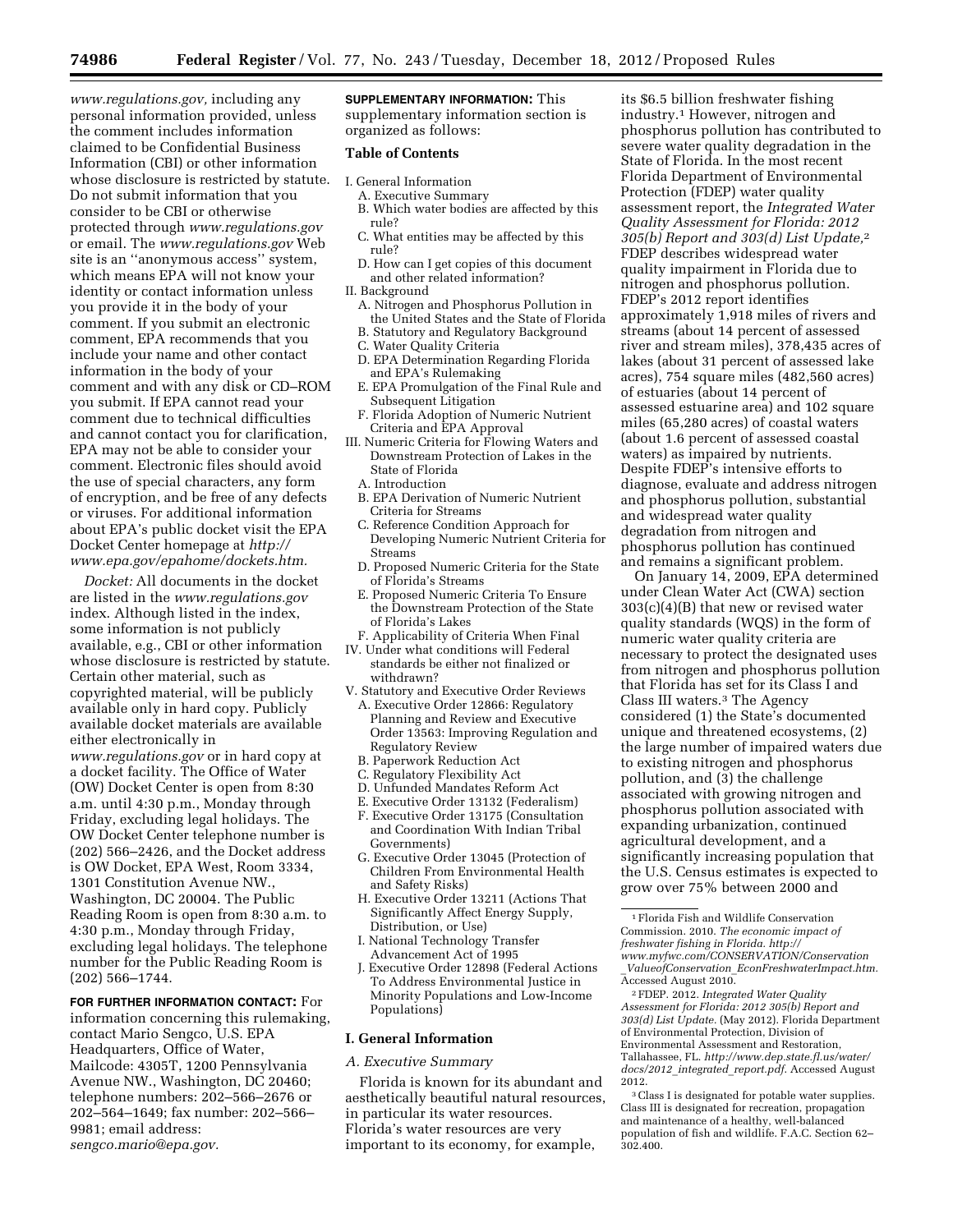2030.4 EPA also reviewed the State's regulatory accountability system, which represents a synthesis of both technology-based standards and point source control authority, as well as authority to establish enforceable controls for nonpoint source activities.

In December 2009, EPA entered into a Consent Decree with Florida Wildlife Federation, Sierra Club, Conservancy of Southwest Florida, Environmental Confederation of Southwest Florida, and St. Johns Riverkeeper, which established a schedule for EPA to propose and promulgate numeric nutrient criteria for Florida's lakes, springs, flowing waters, estuaries, and coastal waters, as well as downstream protection values (DPVs) to protect downstream lakes and estuaries. The Consent Decree provided that if Florida submitted and EPA approved numeric nutrient criteria for the relevant water bodies before the dates outlined in the schedule, EPA would no longer be obligated to propose or promulgate criteria for those water bodies.

On December 6, 2010 (75 FR 75762), EPA's final rule 5 was published in the **Federal Register** and codified at 40 CFR 131.43. The final rule established numeric nutrient criteria, or numeric limits on the amount of nitrogen and phosphorus allowed in Florida's waters (i.e., lakes, streams and springs) while still protecting applicable designated uses.

Following the rule's publication, EPA soon received 12 challenges from a range of plaintiffs that included environmental groups, the State Department of Agriculture, the South Florida Water Management District and several industry/discharger groups. The challenges alleged that EPA's determination and final rule were arbitrary, capricious, an abuse of discretion, and not in accordance with the law. The U.S. District Court for the Northern District of Florida consolidated the suits and held oral argument on January 9, 2012.

On February 18, 2012, the court issued its ruling.6 While upholding EPA's determination and much of its rule, the court invalidated EPA's numeric nutrient criteria for Florida's streams because it found that EPA had either ''aimed for the wrong target'' or

not sufficiently explained what it did in aiming for the right target. The court observed that Florida's existing narrative criterion states, in relevant part, that ''nutrient concentrations of a body of water [must not] be altered so as to cause an imbalance in natural populations of aquatic flora or fauna.'' Fla. Admin. Code r. 62–302.530(47)(b). Based on that narrative criterion, as implemented by FDEP, the court found that the correct target would be to avoid any *harmful* increase in nutrient levels, as opposed to *any* increase in nutrient levels. The court found that EPA had apparently derived stream numeric nutrient criteria to prevent *any* increase in nutrient levels, and had thus aimed at the wrong target. If EPA had derived stream numeric nutrient criteria to prevent any harmful increase, the court found that EPA had not provided a sufficient explanation for its action. For similar reasons, the court also invalidated EPA's default DPV for streams where the downstream lake is attaining its lake numeric nutrient criteria. Hence, the court ordered EPA to either ''sign for publication a proposed rule, or sign for publication a final rule, that sets numeric nutrient criteria for Florida streams'' by May 21, 2012. As to the DPV where a lake is attaining its lake numeric criteria, the same order applies unless EPA files a notice by May 21, 2012 that it has decided not to propose or adopt such DPV, with an explanation of that decision.

On May 30, 2012, the court granted EPA's request to extend the deadline for signing a proposed rule to November 30, 2012. The court also ordered that the final rule must be signed for publication by August 31, 2013.

For this proposal, EPA is re-proposing the same numeric nutrient criteria for TN and TP published in EPA's final rule on December 6, 2010 (75 FR 75762), with further explanation on how the proposed streams criteria will ensure the protection of Florida's Class I and III designated uses and how the criteria are an appropriate translation of Florida's narrative nutrient criterion. This proposal also is consistent with the objective and requirements of the CWA and EPA's implementing regulations at 40 CFR part 131. EPA is also proposing default approaches available for use when modeling cannot be performed to derive DPVs that will ensure the attainment and maintenance of the numeric nutrient criteria that protect the designated uses of Florida's downstream lakes. These default approaches are applicable to streams that flow downstream into unimpaired lakes, but could also be used for streams that flow downstream into impaired lakes.

On June 13, 2012, FDEP submitted new and revised water quality standards for review by the EPA pursuant to section 303(c) of the CWA. These new and revised water quality standards are set out primarily in Rule 62–302 of the Florida Administrative Code (F.A.C.) [Surface Water Quality Standards]. FDEP also submitted amendments to Rule 62–303, F.A.C. [Identification of Impaired Surface Waters], which sets out Florida's methodology for assessing whether waters are attaining State water quality standards. On November 30, 2012, EPA approved the provisions of these rules submitted for review that constitute new or revised water quality standards (hereafter referred to as the ''newly-approved state water quality standards'').

Among the newly-approved state water quality standards are numeric criteria for nutrients that apply to a set of streams, as that term is specifically defined in the newly-approved state water quality standards. Under the Consent Decree, EPA is relieved of its obligation to propose numeric criteria for nutrients for any waters for which FDEP submits and EPA approves new or revised water quality standards before EPA proposes. Thus, under normal circumstances, EPA would be clearly relieved of its obligation to propose numeric criteria for nutrients in streams Florida covered in its newly-approved state water quality standards.

However, another provision included in Florida's Rule, specifically subsection 62–302.531(9), F.A.C., casts some doubt as to whether the newly approved state water quality standards will go into effect if EPA proposes and promulgates numeric nutrient criteria for streams not covered by the newly-approved State water quality standards. Therefore, it is unclear whether an EPA proposal to ''gap fill'', or establish numeric criteria for nutrients for Florida streams that FDEP does not cover in its Rule, would trigger 62–302.531(9), F.A.C. and result in Florida's streams criteria not taking effect.

In addition, due to a recent administrative challenge filed in the State of Florida Department of Administrative Hearings, there is uncertainty as to whether FDEP will be able to implement its newly approved state water quality standards consistent with FDEP's ''Implementation of Florida's Numeric Nutrient Standards'' (Implementation Document). Thus, EPA approved portions of Florida's new or revised water quality standards subject to the State being able to implement them as provided in its Implementation Document. If, as a result of legal challenge, FDEP is unable to implement

<sup>4</sup>U.S. Census Bureau, Population Division, Interim State Population Projections, 2005. *[http://](http://www.census.gov/population/projections/SummaryTabA1.pdf)  [www.census.gov/population/projections/Summary](http://www.census.gov/population/projections/SummaryTabA1.pdf) [TabA1.pdf](http://www.census.gov/population/projections/SummaryTabA1.pdf)*.

<sup>5</sup>**Federal Register**, Vol. 75, No. 233, 75762, December 6, 2010. Water Quality Standards for the State of Florida's Lakes and Flowing Waters.

<sup>6</sup> *Florida Wildlife Federation, Inc., et. al.* v. *Jackson,* Case 4:08–cv–00324–RH–WCS, Doc. 351 (N.D.Fla. February 18, 2012).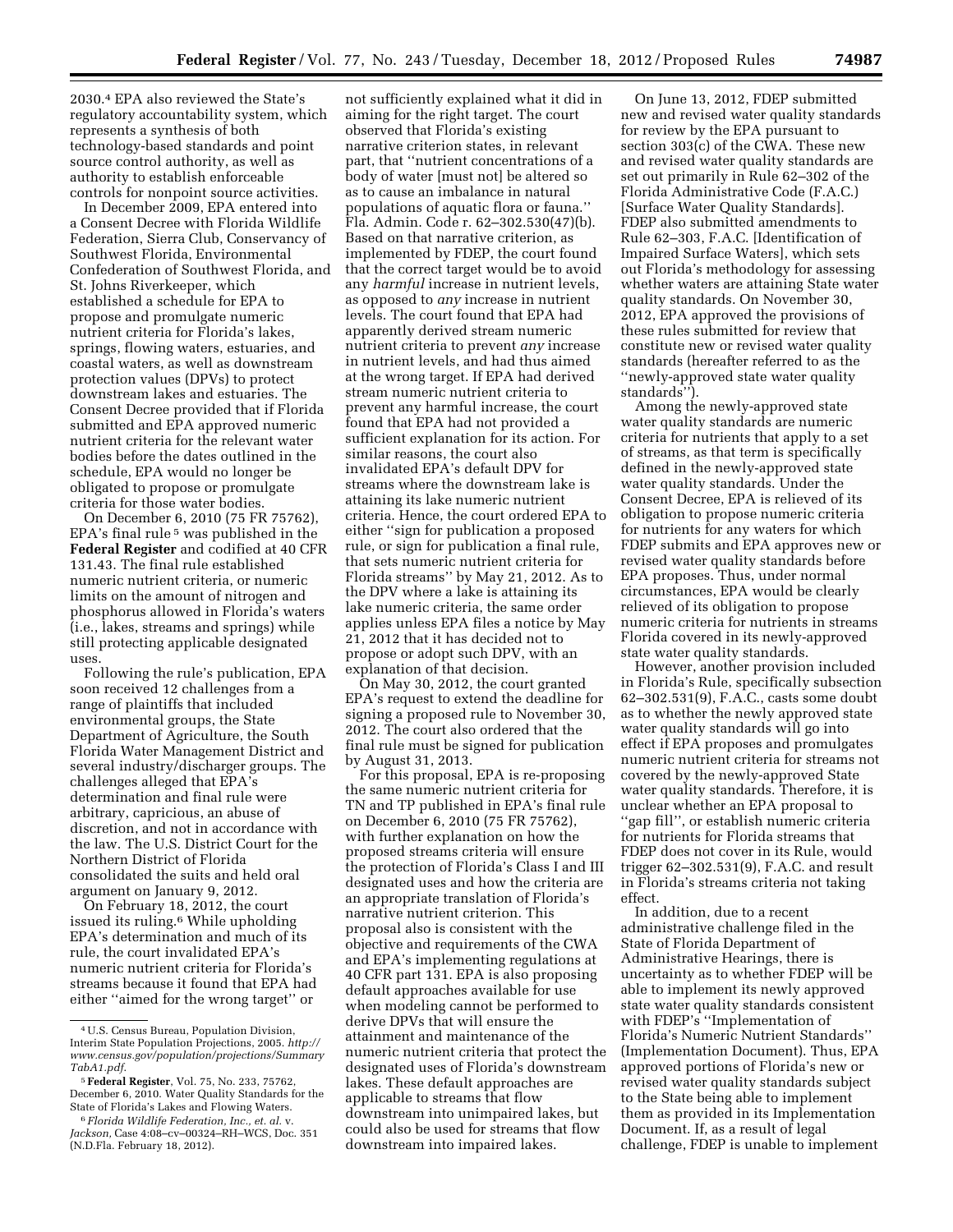its Rule as provided in its Implementation Document, EPA would intend to revisit its November 30, 2012 approval of Florida's new or revised water quality standards. EPA has therefore reserved its authority to withdraw or modify that approval.

In light of the above, EPA seeks comment on finalizing a rule that applies EPA's streams criteria to streams meeting EPA's definition of ''stream'' that are not covered under Florida's numeric interpretation of narrative nutrient criteria at 62–302.531(2)(c), F.A.C. This would serve to fill gaps in coverage if Florida's streams criteria are in effect, or apply to all streams if Florida's streams criteria are not in effect for any reason, including those mentioned above.

Finally, as described in EPA's November 30, 2012 approval of Florida's new or revised water quality standards, while EPA believes that the provisions addressing downstream protection will provide for quantitative approaches to ensure the attainment and maintenance of downstream waters consistent with 40 CFR 131.10(b), the provisions themselves, however, do not consist of numeric values. Because EPA is currently subject to a Consent Decree deadline to sign a rule proposing numeric downstream protection values (DPVs) for Florida by November 30, 2012, EPA is proposing numeric DPVs to comply with the Consent Decree. However, EPA has amended its January 2009 determination to specify that numeric criteria for downstream protection are not necessary and that quantitative approaches designed to ensure the attainment and maintenance of downstream water quality standards, such as those established by Florida, are sufficient to meet CWA requirements. As such, EPA will ask the court to modify the Consent Decree consistent with the Agency's amended determination, i.e., to not require EPA to promulgate numeric DPVs for Florida. Accordingly, EPA approved the State's downstream protection provisions subject to the district court modifying the Consent Decree to not require EPA

to promulgate numeric DPVs for Florida. If the district court agrees to so modify the Consent Decree, EPA will not promulgate numeric DPVs for Florida. However, if the district court declines to so modify the Consent Decree, EPA would intend to promulgate numeric DPVs for Florida and would also expect to revisit its November 30, 2012 approval of the State Rule's downstream protection provisions to modify or withdraw its approval. Therefore, EPA has also reserved its authority to do so in its approval document.

A full description of all of EPA's recent actions on Florida numeric nutrient criteria and related implications for EPA's own rules can be found at *[http://water.epa.gov/lawsregs/](http://water.epa.gov/lawsregs/rulesregs/florida_index.cfm)  [rulesregs/florida](http://water.epa.gov/lawsregs/rulesregs/florida_index.cfm)*\_*index.cfm.* 

### *B. Which water bodies are affected by this rule?*

The criteria in this proposed rulemaking apply to a group of inland waters of the United States within Florida. Specifically, these criteria apply to flowing waters (i.e., streams) located outside of the South Florida Region that are designated as either Class I or Class III not covered by the State of Florida's Rule.7 EPA notes if Florida's Rule will not take effect due to subsection 62–302.531(9), F.A.C., EPA would expect to finalize the criteria in this proposed rulemaking for all flowing waters (i.e., streams) located outside of the South Florida Region that are designated as either Class I or Class III. EPA solicits comment on this potential outcome.

Class I and Class III streams share water quality criteria established to ''protect recreation and the propagation and maintenance of a healthy, wellbalanced population of fish and wildlife'' pursuant to Subsection 62– 302.400(4), F.A.C.8 ''Stream'', as defined at 40 CFR 131.43(b)(12) means a freeflowing, predominantly fresh surface water in a defined channel, and includes rivers, creeks, branches, canals, freshwater sloughs, and other similar water bodies. EPA notes that as defined

at 40 CFR 131.43(b)(8) and consistent with Section 62–302.200, F.A.C., ''predominantly fresh waters'' means surface waters in which the chloride concentration at the surface is less than 1,500 milligrams per liter (mg/L).

The definition of stream in the approved water quality standards for purposes of applying the numeric interpretation of the narrative nutrient criterion to streams is less inclusive than as defined at 40 CFR 131.43(b)(12). Florida's stream definition for purposes of applying the numeric interpretation of the narrative nutrient criterion (see Subsection 62–302.200(36), F.A.C.) specifically excludes non-perennial water segments; tidally influenced segments; and ditches, canals and other conveyances that are man-made or predominantly channelized or physically altered, are used primarily for water management purposes, and have marginal or poor stream habitat components. Inland flowing waters that meet EPA's definition of stream yet do not meet Florida's definition of stream for purposes of applying the numeric interpretation of the narrative nutrient criterion are designated Class I or Class III waters in Florida water quality standards. If they are not Class I or Class III waters, then this proposed rule would not apply. Additionally, this rule does not apply to wetlands, including non-perennial stream segments that function as wetlands because of fluctuating hydrologic conditions that typically result in the dominance of wetland taxa.

### *C. What entities may be affected by this rule?*

Citizens concerned with water quality in Florida may be interested in this rulemaking. Entities discharging nitrogen or phosphorus to flowing waters of Florida could be indirectly affected by this rulemaking because WQS are used in determining National Pollutant Discharge Elimination System (NPDES) permit limits. Categories and entities that may ultimately be affected include:

| Category                        | Examples of potentially affected entities                                                                                                                                                                     |
|---------------------------------|---------------------------------------------------------------------------------------------------------------------------------------------------------------------------------------------------------------|
|                                 | Industries discharging nitrogen and phosphorus to flowing waters in the State of Florida.<br>Publicly-owned treatment works discharging nitrogen and phosphorus to flowing waters in the<br>State of Florida. |
| Stormwater Management Districts | Entities responsible for managing stormwater runoff in Florida.                                                                                                                                               |

<sup>7</sup>For purposes of this rule, EPA has distinguished South Florida as those areas south of Lake Okeechobee and the Caloosahatchee River watershed to the west of Lake Okeechobee and the

St. Lucie watershed to the east of Lake Okeechobee, hereinafter referred to as the South Florida Region. 8Class I waters also include an applicable nitrate limit of 10 mg/L and nitrite limit of 1 mg/L for the

protection of human health in drinking water supplies. The nitrate limit applies at the entry point to the distribution system (i.e., after any treatment); see Chapter 62–550, F.A.C., for additional details.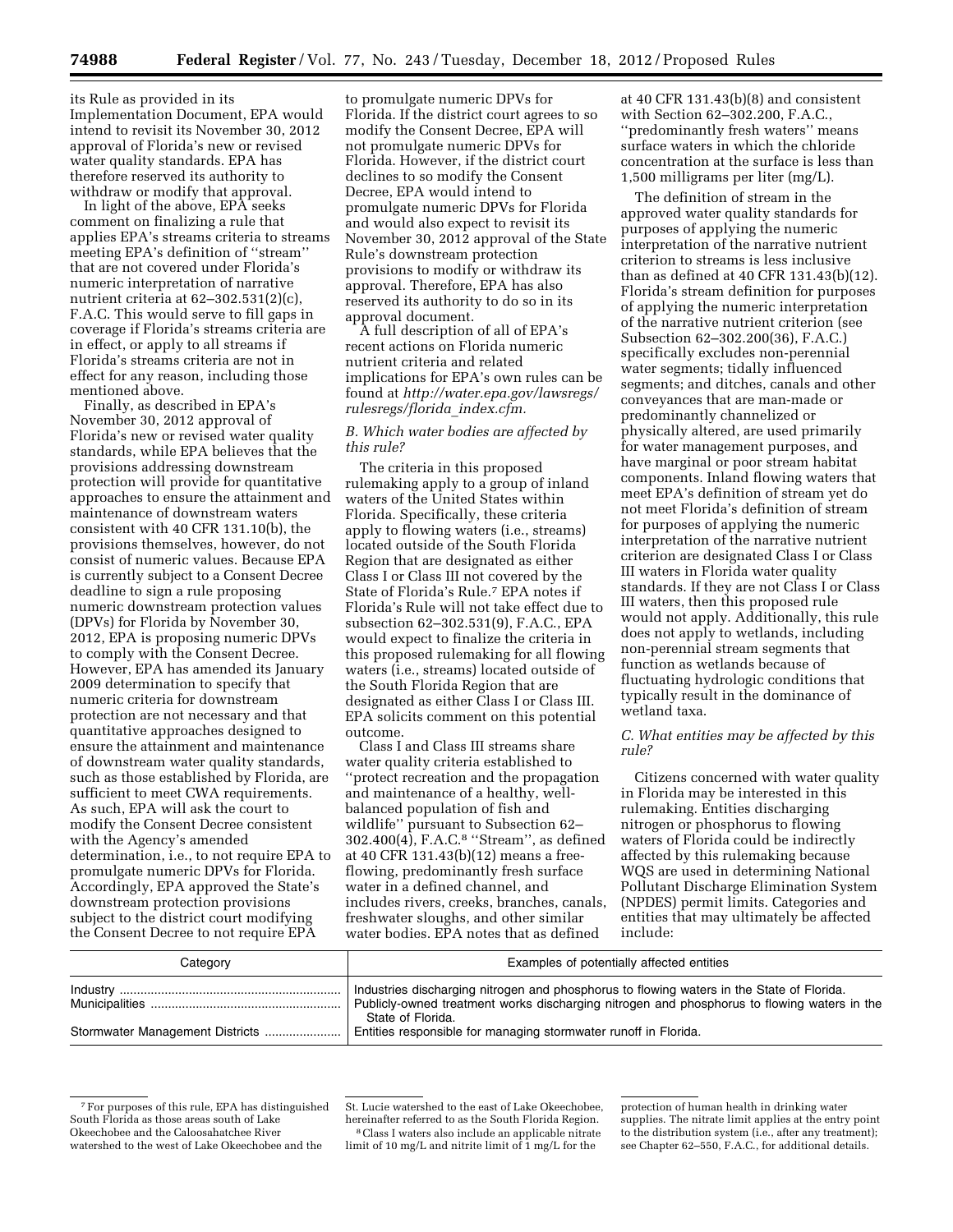This table is not intended to be exhaustive, but rather provides a guide for entities that may be directly or indirectly affected by this action. This table lists the types of entities of which EPA is now aware that potentially could be affected by this action. Other types of entities not listed in the table, such as nonpoint source contributors to nitrogen and phosphorus pollution in Florida's waters may be affected through implementation of Florida's water quality standards program (i.e., through Basin Management Action Plans (BMAPs)). Any parties or entities conducting activities within watersheds of the Florida waters covered by this rule, or who rely on, depend upon, influence, or contribute to the water quality of flowing waters of Florida, may be affected by this rule. To determine whether your facility or activities may be affected by this action, you should carefully examine the language in this proposal. If you have questions regarding the applicability of this action to a particular entity, consult the person listed in the preceding **FOR FURTHER INFORMATION CONTACT** section.

### *D. How can I get copies of this document and other related information?*

1. *Docket.* EPA has established an official public docket for this action under Docket Id. No. EPA–HQ–OW– 2009–0596. The official public docket consists of the document specifically referenced in this action, any public comments received, and other information related to this action. Although a part of the official docket, the public docket does not include Confidential Business Information (CBI) or other information whose disclosure is restricted by statute. The official public docket is the collection of materials that is available for public viewing at the OW Docket, EPA West, Room 3334, 1301 Constitution Ave. NW., Washington, DC 20004. This Docket Facility is open from 8:30 a.m. to 4:30 p.m., Monday through Friday, excluding legal holidays. The OW Docket telephone number is 202–566–2426. A reasonable fee will be charged for copies.

2. *Electronic Access.* You may access this **Federal Register** document electronically through the EPA Internet under the ''**Federal Register**'' listings at *<http://www.regulations.gov>*. An electronic version of the public docket is available through EPA's electronic public docket and comment system, EPA Dockets. You may use EPA Dockets at *<http://www.regulations.gov>* to view public comments, access the index listing of the contents of the official

public docket, and to access those documents in the public docket that are available electronically. For additional information about EPA's public docket, visit the EPA Docket Center homepage at *[http://www.epa.gov/epahome/](http://www.epa.gov/epahome/dockets.htm) [dockets.htm](http://www.epa.gov/epahome/dockets.htm)*. Although not all docket materials may be available electronically, you may still access any of the publicly available docket materials through the Docket Facility identified earlier.

### **II. Background**

*A. Nitrogen and Phosphorus Pollution in the United States and the State of Florida* 

Excess loading of nitrogen and phosphorus compounds 9 is one of the most prevalent causes of water quality impairment in the United States. Nitrogen and phosphorus pollution problems have been recognized for decades in the U.S. For example, a 1969 report by the National Academy of Sciences noted that ''*[t]he pollution problem is critical because of increased population, industrial growth, intensification of agricultural production, river-basin development, recreational use of waters, and domestic and industrial exploitation of shore properties. Accelerated eutrophication causes negative changes in plant and animal life—harmful, adverse changes that often interfere with use of water, detract from natural beauty, and reduce property values*.'' 10 Inputs of nitrogen and phosphorus lead to overenrichment in many of the Nation's waters and constitute a widespread, persistent, and growing problem.11 Nitrogen and phosphorus pollution in fresh water systems can significantly negatively impact aquatic life and long-

10National Academy of Sciences (U.S). 1969. *Eutrophication: Causes, Consequences, Correctives.*  National Academy of Sciences, Washington, DC.

11 GulfBase. 2009. *Bays and Estuaries. [http://](http://www.gulfbase.org/bay/)  [www.gulfbase.org/bay/](http://www.gulfbase.org/bay/)*. Accessed April 2009.; NSTC. 2003. *An Assessment of Coastal Hypoxia and Eutrophication in U.S. Waters.* National Science and Technology Council, Committee on Environment and Natural Resources, Washington, DC. *[http://coastalscience.noaa.gov/documents/](http://coastalscience.noaa.gov/documents/hypoxia.pdf) [hypoxia.pdf](http://coastalscience.noaa.gov/documents/hypoxia.pdf)*. Accessed July 2009; USEPA, 2009. National Summary of State Information. U.S. Environmental Protection Agency, Washington, DC, *[http://iaspub.epa.gov/waters10/attains](http://iaspub.epa.gov/waters10/attains_nation_cy.control)*\_*nation* \_*[cy.control](http://iaspub.epa.gov/waters10/attains_nation_cy.control)*. Accessed June 2009.

term ecosystem health, diversity, and balance.12 More specifically, high nitrogen and phosphorus loadings can result in harmful algal blooms (HABs), reduced spawning grounds and nursery habitats, fish kills, and oxygen-starved hypoxic or ''dead'' zones.13 Public health concerns related to nitrogen and phosphorus pollution include methanoglobanemia due to impaired drinking water sources from high levels of nitrates, increase in bladder cancer due to possible formation of disinfection byproducts in drinking water, and neurotoxicity and kidney damage due to increased exposure to cyanotoxins produced by harmful algae and cyanobacteria.14 15 Degradation of water bodies from nitrogen and phosphorus pollution can result in economic costs. For example, given that freshwater fishing in Florida is a significant recreational and tourist attraction generating over six billion dollars annually,16 degradation of water quality in Florida to the point that sport fishing populations are negatively affected will also negatively affect this important part of Florida's economy. Elevated nitrogen and phosphorus levels can occur locally in a stream or ground water, or can accumulate downstream leading to degraded lakes, reservoirs, and estuaries where fish and aquatic life can no longer survive or spawn and the

13NOAA, 2009. *Harmful Algal Blooms.* National Oceanic and Atmospheric Administration, Silver Spring, MD. *[http://oceanservice.noaa.gov/topics/](http://oceanservice.noaa.gov/topics/coasts/hab/) [coasts/hab/](http://oceanservice.noaa.gov/topics/coasts/hab/)*. Accessed April 2009; Tomasko et al., 2005. Spatial and temporal variation in seagrass coverage in Southwest Florida: assessing the relative effects of anthropogenic nutrient load reductions and rainfall in four contiguous estuaries. *Marine Pollution Bulletin* 50: 797–805.; Selman *et al.,* 2008. *Eutrophication and Hypoxia in Coastal Areas: A Global Assessment of the State of Knowledge.* WRI Policy Note No. 1 World Resources Institute, Washington, DC; Mississippi River/Gulf of Mexico Watershed Nutrient Task Force, 2008. *Gulf Hypoxia Action Plan 2008 for Reducing, Mitigating and Controlling Hypoxia in the Northern Gulf of Mexico and Improving Water Quality in the Mississippi River Basin.* Washington, DC.

14 Villanueva, C.M. *et al.,* 2006. Bladder Cancer and Exposure to Water Disinfection By-Products through Ingestion, Bathing, Showering, and Swimming in Pools. *American Journal of Epidemiology* 165(2):148–156.

15USEPA. 2009. *What is in Our Drinking Water?*  United States Environmental Protection Agency, Office of Research and Development. < *[http://](http://www.epa.gov/extrmurl/research/process/drinkingwater.html)  [www.epa.gov/extrmurl/research/process/drinking](http://www.epa.gov/extrmurl/research/process/drinkingwater.html) [water.html](http://www.epa.gov/extrmurl/research/process/drinkingwater.html)*>. Accessed December 2009.

16Florida Fish and Wildlife Conservation Commission. 2010. *The economic impact of freshwater fishing in Florida. [<http://](http://www.myfwc.com/CONSERVATION/Conservation_ValueofConservation_EconFreshwaterImpact.htm)  [www.myfwc.com/CONSERVATION/Conservation](http://www.myfwc.com/CONSERVATION/Conservation_ValueofConservation_EconFreshwaterImpact.htm)* \_*ValueofConservation*\_*[EconFreshwaterImpact.](http://www.myfwc.com/CONSERVATION/Conservation_ValueofConservation_EconFreshwaterImpact.htm) [htm>](http://www.myfwc.com/CONSERVATION/Conservation_ValueofConservation_EconFreshwaterImpact.htm)*. Accessed August 2010.

<sup>9</sup>To be used by living organisms, nitrogen gas must be fixed into its reactive forms; for plants, either nitrate or ammonia (Boyd, C.E. 1979. *Water Quality in Warmwater Fish Ponds.* Auburn University: Alabama Agricultural Experiment Station, Auburn, AL). Eutrophication is defined as the natural or artificial addition of nitrogen and phosphorus to bodies of water and to the effects of added nitrogen and phosphorus (National Academy of Sciences (U.S). 1969. *Eutrophication: Causes, Consequences, Correctives.* National Academy of Sciences, Washington, DC.)

<sup>12</sup>USEPA, 2006. USEPA. 2006b. *Wadeable Streams Assessment.* EPA 841–B–06–002. U.S. Environmental Protection Agency, Washington, DC; Chesapeake Bay Program, 2009. *Underwater Bay Grasses. [http://www.chesapeakebay.net/baygrasses.](http://www.chesapeakebay.net/baygrasses.aspx?menuitem=14621) [aspx?menuitem=14621](http://www.chesapeakebay.net/baygrasses.aspx?menuitem=14621)*. Accessed July 2009.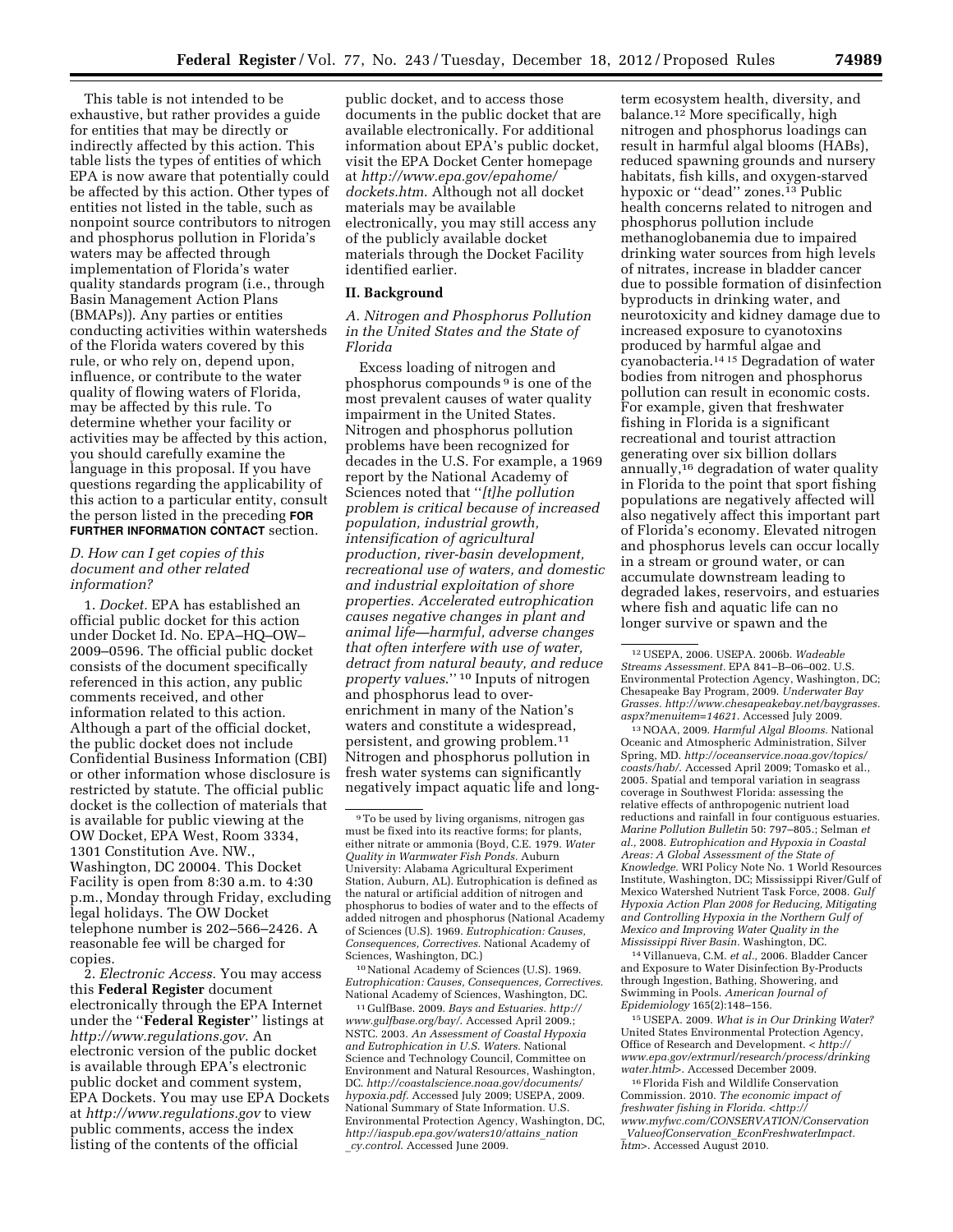designated use is no longer supported. For additional information on the sources, impacts (e.g., human health, aquatic life, environmental) and economic implications of nitrogen and phosphorus pollution, please refer to the December 6, 2010 final rule.17

Florida's flat topography causes water to move slowly over the landscape, allowing ample opportunity for nitrogen and phosphorus to be transported offsite and result in eutrophication. Florida's warm and wet, yet sunny, climate further contributes to increased run-off and ideal temperatures for subsequent eutrophication responses.18 As outlined in EPA's January 2009 determination, water quality degradation resulting from excess nitrogen and phosphorus loadings is a documented and significant environmental issue in Florida. For example, the Florida Department of Environmental Protection (FDEP) *2008 Integrated Water Quality Assessment* notes: ''the close connection between surface and ground water, in combination with the pressures of continued population growth, accompanying development, and extensive agricultural operations, present Florida with a unique set of challenges for managing both water quality and quantity in the future. After trending downward for 20 years, phosphorus levels again began moving upward in 2000, likely due to the cumulative impacts of nonpoint source pollution associated with increased population and development. Increasing pollution from urban stormwater and agricultural activities is having other significant effects. In many springs across the State, for example, nitrate levels have increased dramatically (twofold to three-fold) over the past 20 years, reflecting the close link between surface and ground water.'' 19 To clarify current nitrogen and phosphorus pollution conditions in Florida, EPA analyzed recent STORET (Storage and Retrieval) data pulled from Florida's Impaired Waters Rule (IWR),20 which are the data Florida uses to create its integrated reports, and found increasing levels of nitrogen and phosphorus compounds in Florida waters over 12 years (1996– 2008). Florida's IWR STORET data indicates that levels of total nitrogen (i.e., State-wide average) have increased

by 20% from 1996 to 2008, and total phosphorus levels (i.e., State-wide average) have increased by 40% over the same time period.

The combination of the factors reported by FDEP and listed earlier (including population increase, climate, stormwater runoff, agriculture, and topography) has contributed to significant harmful, adverse effects from nitrogen and phosphorus pollution (nutrient pollution) to Florida's waters.21 In the most recent Florida Department of Environmental Protection (FDEP) water quality assessment report, the *Integrated Water Quality Assessment for Florida: 2012 305(b) Report and 303(d) List Update,* FDEP describes widespread water quality impairment in Florida due to nitrogen and phosphorus pollution. FDEP's 2012 report 22 identifies approximately 1,918 miles of rivers and streams (about 14 percent of assessed river and stream miles), 378,435 acres of lakes (about 31 percent of assessed lake acres), 754 square miles (482,560 acres) of estuaries (about 14 percent of assessed estuarine area) and 102 square miles (65,280 acres) of coastal waters (about 1.6 percent of assessed coastal waters) as impaired by nutrients. In addition, the same report indicates that 1,108 miles of rivers and streams (about 8 percent of assessed river and stream miles) and 107 square miles (68,480 acres) of lakes (about 5 percent of assessed lake square miles) are impaired due to nutrient pollution.

For additional information regarding the prevalence of nutrient pollution in various water bodies in Florida and negative implications of nutrient pollution in State waters, please refer to the December 6, 2010 final rule.23

## *B. Statutory and Regulatory Background*

Section 303(c) of the CWA (33 U.S.C. 1313(c)) directs states to adopt WQS for their navigable waters. Section 303(c)(2)(A) and EPA's implementing regulations at 40 CFR part 131 require, among other things, that state WQS include the designated use or uses to be made of the waters and criteria that protect those uses. EPA regulations at 40

CFR 131.11(a)(1) provide that states shall ''adopt those water quality criteria that protect the designated use'' and that such criteria ''must be based on sound scientific rationale and must contain sufficient parameters or constituents to protect the designated use.'' In addition, 40 CFR 131.10(b) provides that ''[i]n designating uses of a waterbody and the appropriate criteria for those uses, the state shall take into consideration the water quality standards of downstream waters and ensure that its water quality standards provide for the attainment and maintenance of the water quality standards of downstream waters.''

States are required to review their WQS at least once every three years and, if appropriate, revise or adopt new standards. (*See* CWA section 303(c)(1)). Any new or revised WQS must be submitted to EPA for review and approval or disapproval. (*See* CWA section  $303(c)(2)(A)$  and  $(c)(3)$ ). In addition, CWA section 303(c)(4)(B) authorizes the Administrator to determine, even in the absence of a state submission, that a new or revised standard is needed to meet CWA requirements. The EPA approved the State of Florida's rules on November 30, 2012. The criteria proposed in this rulemaking protect the uses designated by the State of Florida and implement Florida's narrative nutrient provision at Subsection 62–302–530(47)(b), F.A.C. for the purposes of the CWA, into numeric values that apply to flowing waters not covered by the State's Rule outside of the South Florida Region and DPVs to ensure the attainment and maintenance of the water quality standards of downstream lakes.24 For a thorough review of the statutory and regulatory background for this proposed rule, refer to the December 6, 2010 final rule.

#### *C. Water Quality Criteria*

Under CWA section 304(a), EPA periodically publishes criteria recommendations (guidance) for use by states in setting water quality criteria for particular parameters to protect recreational and aquatic life uses of waters. Where EPA has published recommended criteria, states have the option of adopting water quality criteria based on EPA's CWA section 304(a) criteria guidance, section 304(a) criteria guidance modified to reflect sitespecific conditions, or other scientifically defensible methods. (*See*  40 CFR 131.11(b)(1)). For nutrient

<sup>17</sup> 75 FR 75762, December 6, 2010. Water Quality Standards for the State of Florida's Lakes and Flowing Waters.

<sup>18</sup>Perry, W.B. 2008. Everglades restoration and water quality challenges in south Florida. *Ecotoxicology* 17:569–578.

<sup>&</sup>lt;sup>19</sup> FDEP. 2008. Integrated Water Quality Assessment for Florida: 2008 305(b) Report and 303(d) List Update.

<sup>20</sup> IWR Run 40. Updated through February 2010.

<sup>21</sup>FDEP. 2008. Integrated Water Quality Assessment for Florida: 2008 305(b) Report and 303(d) List Update.

<sup>22</sup>FDEP. 2012. Integrated Water Quality Assessment for Florida: 2012 305(b) Report and 303(d) List Update. (May 2012). Florida Department of Environmental Protection, Division of Environmental Assessment and Restoration, Tallahassee, FL. <*[http://www.dep.state.fl.us/water/](http://www.dep.state.fl.us/water/docs/2012_integrated_report.pdf) [docs/2012](http://www.dep.state.fl.us/water/docs/2012_integrated_report.pdf)*\_*integrated*\_*report.pdf*>. Accessed August 2012.

<sup>23</sup> 75 FR 75762, December 6, 2010. Water Quality Standards for the State of Florida's Lakes and Flowing Waters.

<sup>24</sup>The criteria finalized in this rulemaking do not address or implement Florida's narrative nutrient provision at Subsection 62–302.530(47)(a), F.A.C. Subsection 62–302.530(47)(a), F.A.C., remains in place as an applicable WQS for CWA purposes.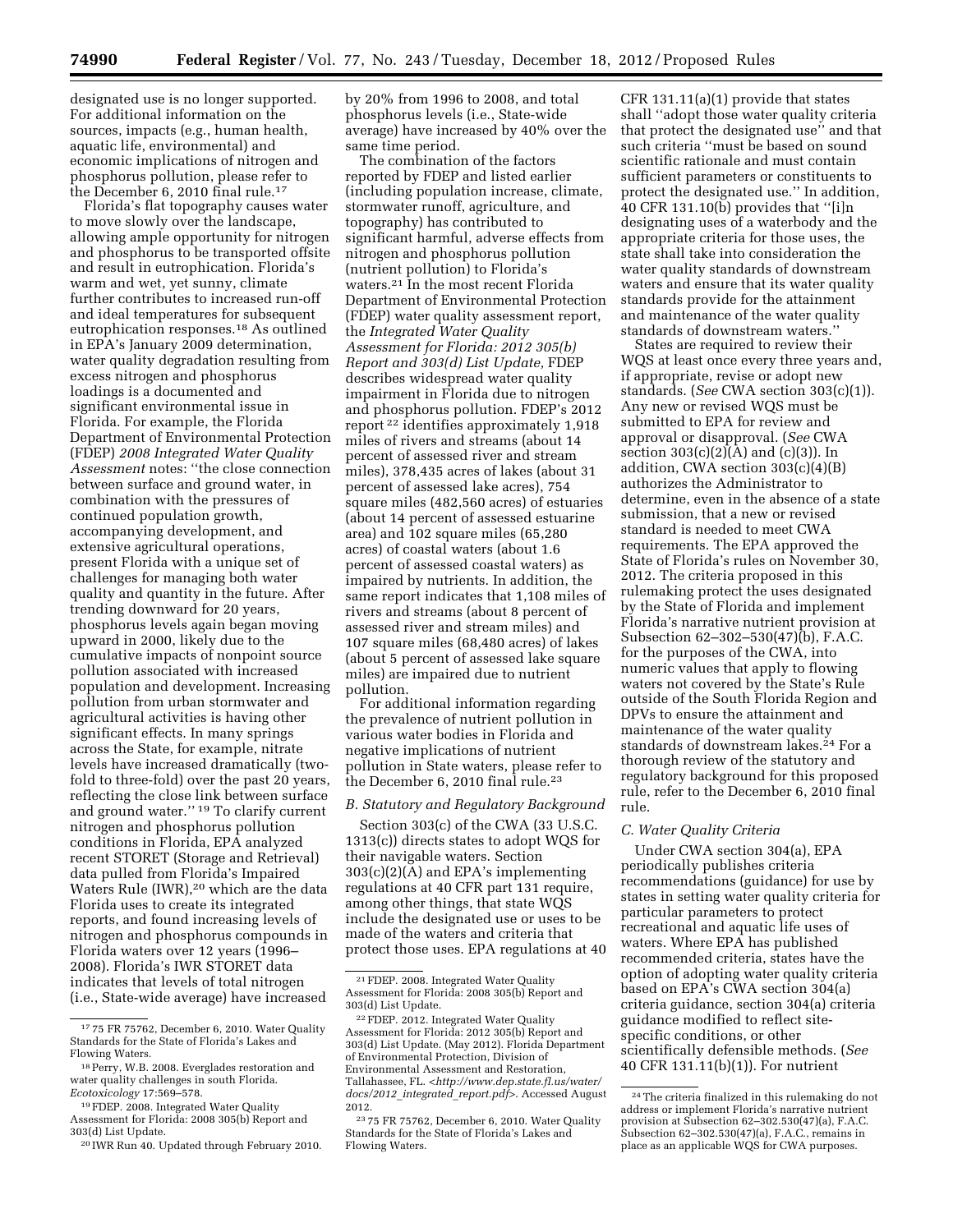pollution, EPA has published under CWA section 304(a) a series of peerreviewed, national technical approaches and methods regarding the development of numeric nutrient criteria for lakes and reservoirs,<sup>25</sup> rivers and streams,<sup>26</sup> and estuarine and coastal marine waters.27 For an overview of EPA's recommended approaches for deriving numeric nutrient criteria in Florida lakes and flowing waters, please refer to the December 6, 2010 final rule.28 EPA believes that numeric nutrient criteria will expedite and facilitate the effective implementation of Florida's existing point and non-point source water quality programs under the CWA in terms of timely water quality assessments, TMDL development, NPDES permit issuance and, where needed, Basin Management Action Plans (BMAPs) to address nitrogen and phosphorus pollution.

## *D. EPA Determination Regarding Florida and EPA's Rulemaking*

On January 14, 2009, EPA determined under Clean Water Act (CWA) section 303(c)(4)(B) that new or revised water quality standards (WQS) in the form of numeric water quality criteria are necessary to protect the designated uses from nitrogen and phosphorus pollution that Florida has set for its Class I and Class III waters. EPA's determination is available at the following Web site: *[http://www.epa.gov/waterscience/](http://www.epa.gov/waterscience/standards/rules/fl-determination.htm) [standards/rules/fl-determination.htm.](http://www.epa.gov/waterscience/standards/rules/fl-determination.htm)* 

On August 19, 2009, EPA entered into a Consent Decree with Florida Wildlife Federation, Sierra Club, Conservancy of Southwest Florida, Environmental Confederation of Southwest Florida, and St. Johns Riverkeeper, committing to the schedule stated in EPA's January 14, 2009 determination to propose numeric nutrient criteria for lakes and flowing waters in Florida by January 14, 2010, and for Florida's estuarine and coastal waters by January 14, 2011, unless the State submits and EPA approves new or revised water quality standards pursuant to section 303(c)(3).29 The

Consent Decree also required that EPA sign a notice of final rulemaking for the respective proposals by October 15, 2010, for lakes and flowing waters, and by October 15, 2011, for estuarine and coastal waters, unless the State submits and EPA approves new or revised water quality standards pursuant to section 303(c)(3). The Consent Decree, which became effective on December 30, 2009, also included a commitment to develop numeric DPVs to protect downstream lakes and estuaries. To review the bases for EPA's determination, and the information it considered in making its determination, please see the December 6, 2010 final rule.

### *E. EPA Promulgation of the Final Rule and Subsequent Litigation*

In accordance with the January 14, 2009 determination, the August 19, 2009 Consent Decree, and subsequent revisions to that Consent Decree, EPA signed a notice of final rulemaking establishing numeric nutrient criteria for streams, lakes, and springs in the State of Florida 30 on November 14, 2010. As stated in the final rule at 40 CFR § 131.43(f), the rule was scheduled to take effect on March 6, 2012, except for the site-specific alternative criteria (SSAC) provision at 40 CFR 131.43(e), which took effect on February 4, 2011. EPA selected the March 6, 2012 effective date for the criteria part of the rule to allow time for EPA to work with stakeholders and the Florida Department of Environmental Protection (FDEP) on important implementation issues, to help the public and all affected parties better understand the final numeric nutrient criteria and the basis for those criteria, and for EPA to engage and support, in full partnership with FDEP, the general public, stakeholders, local governments, and sectors of the regulated community across the State in a process of public outreach education, discussion, and constructive planning. 75 FR 75787. The effective date was subsequently extended (77 FR 13497 and 77 FR 39949) such that the current effective date of the rule is January 6, 2013. In addition to this proposal, EPA has proposed to stay the December 6, 2010 Final Rule (75 FR 75762) to November

## 15, 2013 (See *[http://water.epa.gov/](http://water.epa.gov/lawsregs/rulesregs/florida_inland.cfm) [lawsregs/rulesregs/florida](http://water.epa.gov/lawsregs/rulesregs/florida_inland.cfm)*\_*inland.cfm*).

Following the publication of the rule in the **Federal Register** on December 6, 2010, 12 cases were filed in the U.S. District Court for the Northern District of Florida challenging the rule. The cases, consolidated before Judge Robert Hinkle in the Tallahassee Division of the Northern District, were filed by environmental groups, Florida's State Department of Agriculture, the South Florida Water Management District, and various industry/discharger groups. The challenges alleged that EPA's determination and final rule were arbitrary, capricious, an abuse of discretion, and not in accordance with the law for a variety of reasons. Oral argument in the case was held on January 9, 2012 before Judge Hinkle.

On February 18, 2012, the Court upheld EPA's January 2009 determination and the final numeric nutrient criteria for Florida's lakes and springs, as well as the site-specific alternative criteria (SSAC) provisions and the provisions for calculating DPVs using either modeling or a default option for an impaired lake that is not attaining its numeric nutrient criteria. See February 18, 2012 Court Order. For EPA's numeric nutrient criteria for flowing waters (i.e., streams) and the default option to calculate DPVs for unimpaired lakes based on ambient stream nutrient concentrations at the point of entry to the lake, the Court found that EPA had not provided sufficient information in its final rule explaining why or how the criteria or DPV protect against harmful increases, as opposed to any increase, in nutrients. The Court observed that EPA's scientific approach to deriving streams criteria (i.e., the reference condition approach), including the criteria's duration and frequency components, ''are matters of scientific judgment on which the rule would survive arbitrary-or-capricious review.'' Order at 63. The Court also found, however, that EPA had not explained in sufficient detail how the streams criteria would prevent a ''harmful increase in a nutrient level''. Order at 63. In addition, the Court found that EPA had not explained in sufficient detail how exceedances of the default DPV for unimpaired lakes would lead to ''harmful effects'' in the downstream lake. Order at 63. Thus, the Court invalidated these two aspects of EPA's final rule and remanded them to the Agency for further action.

The Court ordered that the upheld portions of EPA's final rule be codified at 40 CFR 131.43 with the exceptions of the streams criteria and the default DPV for unimpaired lakes. Order at 85. For

<sup>25</sup>USEPA. 2000a. *Nutrient Criteria Technical Guidance Manual: Lakes and Reservoirs.* EPA–822– B–00–001. U.S. Environmental Protection Agency, Office of Water, Washington, DC.

<sup>26</sup>USEPA. 2000b. *Nutrient Criteria Technical Guidance Manual:Rivers and Streams.* EPA–822–B– 00–002. U.S. Environmental Protection Agency, Office of Water, Washington, DC.

<sup>27</sup>USEPA. 2001. *Nutrient Criteria Technical Manual: Estuarine and Coastal Marine Waters.*  EPA–822–B–01–003. U.S. Environmental Protection Agency, Office of Water, Washington, DC.

<sup>28</sup> 75 FR, 75762, December 6, 2010. Water Quality Standards for the State of Florida's Lakes and Flowing Waters.

<sup>29</sup> *Florida Wildlife Federation, Inc., et. al.* v. *Jackson,* Case 4:08-cv-00324–RH–WCS, Doc. 90–2 (N.D.Fla. August 25, 2009).

<sup>30</sup>For purposes of this rule, EPA has distinguished South Florida as those areas south of Lake Okeechobee and the Caloosahatchee River watershed to the west of Lake Okeechobee and the St. Lucie watershed to the east of Lake Okeechobee, hereinafter referred to as the South Florida Region. Numeric criteria applicable to flowing waters in the South Florida Region will be addressed in the second phase of EPA's rulemaking regarding the establishment of estuarine and coastal numeric criteria. (Please refer to Section I.B for a discussion of the water bodies affected by this rule).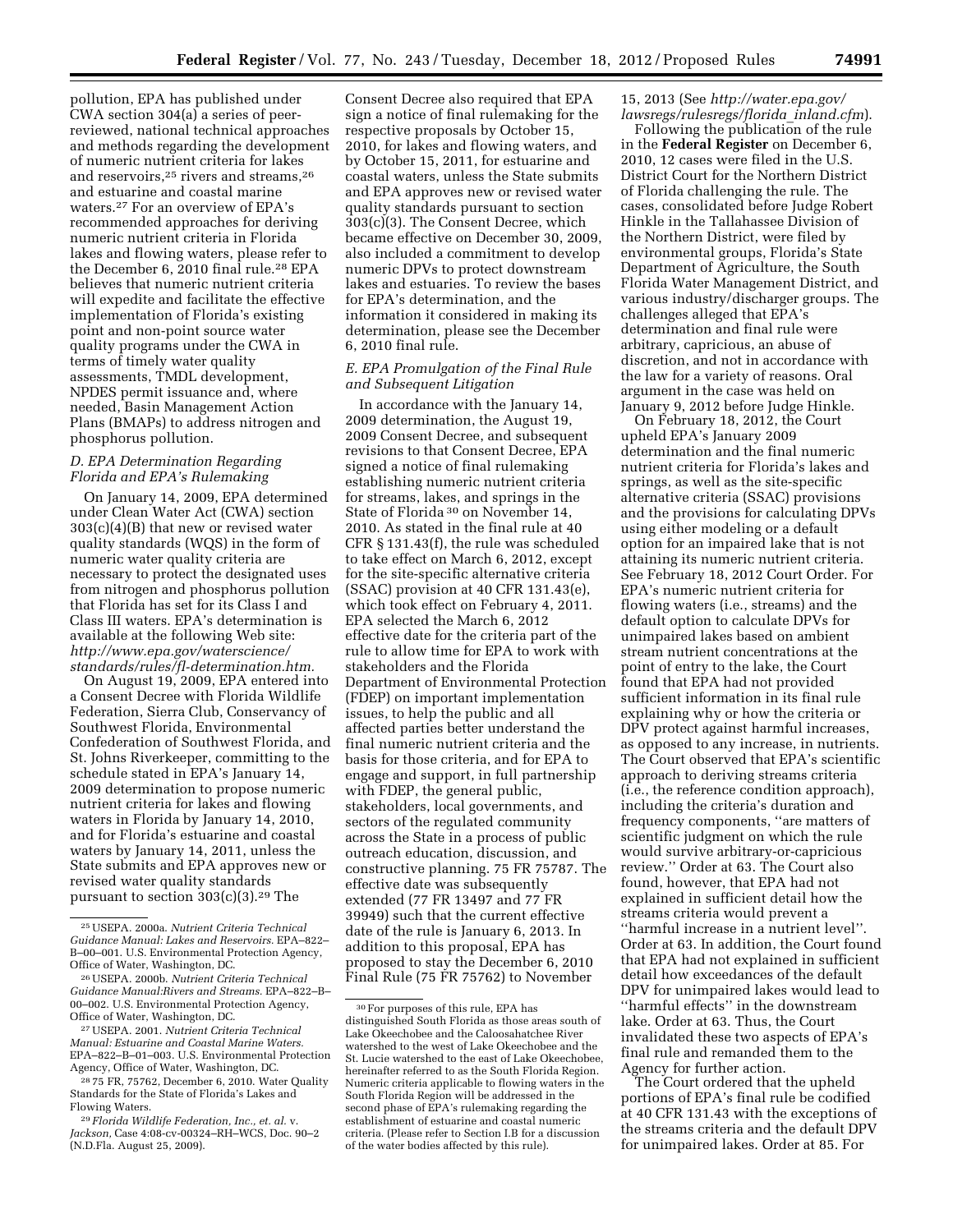the exceptions, the Court ordered: ''By May 21, 2012, the Administrator must sign for publication a proposed rule, or sign for publication a final rule, that sets numeric nutrient criteria for Florida streams that are not in the South Florida region. By May 21, 2012, the Administrator must sign for publication a proposed rule, or sign for publication a final rule, that sets default downstream-protection criteria for unimpaired lakes, unless by that date the Administrator has filed a notice that she has decided not to propose or adopt such criteria, together with an explanation of the decision.'' Order at 85. After the May 21, 2012 deadline was jointly extended by the parties to June 4, 2012, on May 30, 2012, the court granted EPA's request to further extend the deadline for signing a proposed rule to November 30, 2012. The court also ordered that EPA must sign a notice of final rulemaking by August 31, 2013. In accordance with the Court's Order, EPA is proposing numeric nutrient criteria for Florida's streams and three default approaches for deriving DPVs for unimpaired lakes (and impaired lakes) with this proposed rule.

### *F. Florida Adoption of Numeric Nutrient Criteria and EPA Approval*

On June 13, 2012, the Florida Department of Environmental Protection (FDEP) submitted new and revised water quality standards for review by the EPA pursuant to section 303(c) of the CWA. These new and revised water quality standards are set out primarily in Rule 62–302 of the Florida Administrative Code (F.A.C.) [Surface Water Quality Standards]. FDEP also submitted amendments to Rule 62–303, F.A.C. [Identification of Impaired Surface Waters], which sets out Florida's methodology for assessing whether waters are attaining State water quality standards. On November 30, 2012, EPA approved the provisions of these rules submitted for review that constitute new or revised water quality standards (referred to in this preamble as the ''newly approved state water quality standards''). These newlyapproved state water quality standards include provisions that set forth numeric interpretations of the narrative nutrient criterion in paragraph 62– 302.530(47)(b), F.A.C. for streams (Subsection 62–302.531(2)(c), F.A.C) that meet a specific definition (Section 62–302.200(36), F.A.C.).

The numeric interpretation for stream protection in Florida's newly approved water quality standards uses biological information in combination with nutrient thresholds. Stream protection is achieved if (1) various measures of

aquatic plant growth (e.g., ''floral metrics'') indicate ''no imbalances'' and EITHER (2) a measure of the faunal stream community health called the Stream Condition Index (SCI) is above a certain threshold OR (3) the nutrient thresholds for total phosphorus (TP) and total nitrogen (TN) for the relevant region are met. The nutrient thresholds in Florida's newly approved water quality standards are identical to the ''stand-alone'' streams criteria in this proposed rule. EPA's approval document is included in the set of materials provided in the docket for this proposed rule (Docket number EPA– HQ–OW–2009–0596, *[www.regulations.gov](http://www.regulations.gov)*).

### **III. Numeric Criteria for Flowing Waters and Downstream Protection of Lakes in the State of Florida**

## *A. Introduction*

In the December 2010 final rule, using the reference condition approach, EPA promulgated numeric nutrient criteria for Florida's streams based on the concentrations of total nitrogen (TN) and total phosphorus (TP) observed in a sample of least-disturbed streams. EPA set the numeric nutrient criteria so that the annual average concentrations of TN and TP most often observed in reference sites that are known to support the designated uses would not exceed the criteria. The court, however, found that EPA failed to explain ''how the 90% mark correlates with a *harmful* increase in nutrients'' (as opposed to *any*  increase in nutrients). Order at 65. The court noted that it ''may well be that there is a sufficient correlation'' that above the criteria concentrations ''harmful change is likely.'' Order at 66. However, the court found that EPA had not adequately explained its decision and remanded to EPA for further action.31

In response to the court's remand, EPA has conducted a comprehensive review of available scientific data and information to more fully document the likelihood of harmful change occurring in the natural populations of aquatic

flora and fauna of Florida streams at TN and TP concentrations above the proposed numeric nutrient criteria in today's proposal. EPA conducted this review to confirm whether its proposed numeric nutrient criteria are established at TN and TP concentrations sufficient (i.e., necessary) to protect against 'harmful'' change in the biota.

EPA's review confirmed its original decision that the criteria the Agency published in December 2010 were set at the appropriate levels to protect the applicable designated uses and translate Florida's narrative nutrient criterion for the purposes of the CWA. EPA has reselected the upper percentile of annual average TN and TP concentrations from its sample of reference sites as the level that the Agency is confident will avoid ''harmful'' increases in TN and TP, and thus a level at which designated uses are protected in Florida's streams. The reference sites (described more fully in the following sections) are leastdisturbed and more closely represent minimally-impacted conditions associated with a natural population of flora and fauna. By selecting a criterionmagnitude that was exceeded only 10% of the time 32 on an annual average basis in the reference sites that were determined to support designated uses, EPA is confident that other streams attaining and maintaining those levels of TN and TP would also support applicable designated uses and not experience harmful change in the biota. EPA is, therefore, proposing TN and TP criteria at the same levels as EPA promulgated in the December 2010 final rule.

In its decision, the court, in discussing numeric criteria translating Florida's narrative criterion, stated that ''the right target was a criterion that would identify a *harmful* increase in a nutrient level—an increase that, in the language of Florida's narrative criterion, would create an 'imbalance' in flora and fauna.'' Order at 63. That language could be read as requiring identification of the exact point where harmful change, or imbalance of flora or fauna, occurs as the appropriate level for numeric nutrient criteria. EPA evaluated whether available data allow derivation of criteria with such precision to set the criteria at a level where any increase at all would result in an imbalance of flora and fauna, and therefore impairment of Florida's designated uses. As set out more fully in subsequent sections, EPA concluded the data did not allow derivation of criteria with such

<sup>31</sup>As set out more fully in a subsequent section, EPA set criteria concentrations at the 90th percentile of the reference condition distribution in four of the five nutrient watershed regions defined in Florida. In the fifth region, known as the West Central region, EPA set criteria concentrations at the 75th percentile of the reference distribution. For ease of reference, where EPA refers to the ''upper percentile'' or the ''90th percentile'' in this preamble, unless the reference relates specifically to the basis for the criteria in the four nutrient watershed regions where EPA selected the 90th percentile, EPA is referring to both the 90th percentile that was applied in four regions and the 75th percentile that was applied in the West Central region.

<sup>32</sup> In the West Central Region, EPA selected a criterion-magnitude that was exceeded only 25% of the time on an annual average basis across all sites.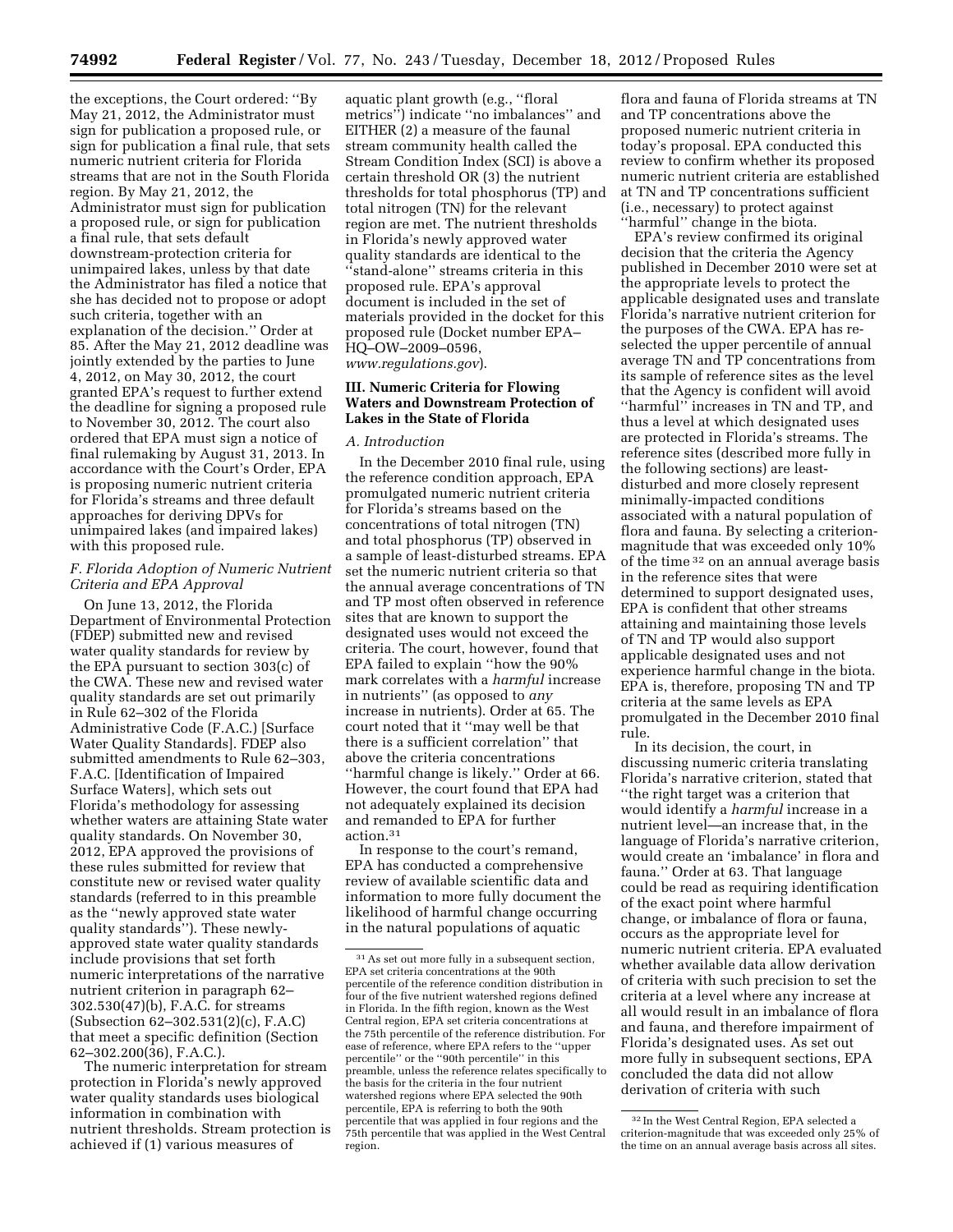precision. In order to derive criteria with such precision, it would be necessary to have sufficient data to precisely model (either statistically or mechanistically) the stressor-response relationship in each stream reach within the State, due to the various confounding factors that introduce variability into that relationship within a given stream reach. Because EPA did not have such data available, EPA was not able to pinpoint the exact level at which any increase in nitrogen and phosphorus concentrations at all would result in such imbalance and designated

use impairment. In determining appropriately protective criteria, EPA must ensure that such criteria comply with the CWA. The CWA envisions that water quality standards will be developed, based on available scientific knowledge and information, at levels that are sufficient to protect designated uses. See CWA section 303(c)(2)(A). 40 CFR 131.11(a)(1). The record supports EPA's conclusion that its proposed numeric streams criteria are based on sound scientific rationale and will protect Florida's designated uses. If commenters are aware of available data and/or information demonstrating that setting criteria at less stringent levels than those in this proposed rule would be protective of designated uses and protect against harmful increases of TN and TP, or that criteria must be set at more stringent levels in order to protect designated uses and protect against harmful increases of TN and TP, commenters should submit such scientific information and analyses to EPA during the comment period for EPA's consideration.

Finally, EPA's approach to deriving numeric nutrient criteria is consistent with FDEP's approach to interpreting its narrative nutrient criterion and deriving numeric thresholds at the State level. FDEP recently established numeric interpretations of the State's narrative nutrient criterion.33 FDEP has approached the derivation of numeric TN and TP threshold values for streams in much the same way as EPA by aiming to prevent adverse effects to natural populations of aquatic flora and fauna.34

To set protective numeric threshold values for streams for TN and TP where the data were not available to ascertain an accurate quantifiable stressorresponse relationship for streams, FDEP utilized a reference condition approach similar to the reference condition approach that EPA utilized in the December 2010 final rule. In the absence of a positive showing that some higher level of nutrients still protects designated uses and against harmful change in the biota in a particular stream, or a showing that some lower level of nutrients is needed to protect designated uses and natural populations of biota in a particular stream, both FDEP and EPA have determined that the upper percentile of reference streams is an appropriate and protective level of nutrients to properly protect designated uses and avoid any adverse change in natural populations of aquatic flora or fauna. In addition, EPA included a Site Specific Alternative Criteria (''SSAC'') provision in its December 2010 final rule for adoption of alternative criteria if a demonstration could be made that more or less stringent criteria are warranted for individual waters. Similarly, FDEP included a provision in its rule for adoption of SSAC, as well as a provision for adoption of other sitespecific interpretations for individual waters.

Along with this proposed rule, EPA is providing a technical support document that discusses in more detail the scientific basis for the proposed criteria for streams and the default options to determine DPVs for unimpaired lakes. The technical support document helps explain how EPA's proposed numeric streams criteria would prevent harmful increases in TN and TP concentrations, which was specifically discussed by the Court in its decision invalidating EPA's numeric streams criteria and default DPV for unimpaired lakes.<sup>35</sup>

## *B. EPA Derivation of Numeric Nutrient Criteria for Streams*

1. Components of Water Quality Criteria

Water quality criteria include three components. The first component is ''magnitude,'' the concentration of a pollutant that can be maintained over

time in the ambient receiving water without adversely affecting the designated use that the criteria is intended to support. The second component is ''duration,'' or the time period over which exposure is averaged (i.e., the averaging period) to limit the duration of exposure to elevated concentrations. This accounts for the variability in the quality of the ambient water due to variations of constituent inputs, stream flow, and other factors. The third component is ''frequency'', or how often the magnitude/duration condition may be exceeded, and still protect the designated use. Combining the criterion-magnitude with the duration and frequency prevents the allowance of harmful effects by ensuring compensating periods of time during which the concentration is below the criterion-magnitude. Where criterionmagnitudes are exceeded for short periods of time or infrequently, water bodies can typically recover; that is, designated uses are typically protected. Designated uses are typically not protected when criteria-magnitudes are exceeded for longer periods of time (i.e., for longer than the specified duration) or more frequently (i.e., more often than the allowed frequency).36

Use of this magnitude-durationfrequency format allows for some exceedances of the criteria-magnitude concentrations while still protecting applicable designated uses, which is important for pollutants such as nitrogen and phosphorus because their concentrations can vary naturally in the environment. The duration and frequency values associated with the numeric streams criteria EPA is proposing today are the same as those associated with the numeric criteria in EPA's December 2010 rule. For more information on the basis for these duration and frequency components, see 75 Fed. Reg. 75776–77.

2. Selection of Target for Numeric Nutrient Criteria

In evaluating the appropriate endpoint for deriving numeric nutrient criteria, EPA first looked at Florida's applicable designated uses since, as mentioned in the previous sections, water quality criteria must be sufficient to protect the designated uses. CWA 303(c)(2)(A); 40 CFR 131.11(a)(1). The designated uses established by Florida for its streams include Class I (for potable water supply) and Class III

<sup>33</sup>See FDEP's Rule 62–302.531, F.A.C. at: *[http://www.dep.state.fl.us/water/wqssp/nutrients/](http://www.dep.state.fl.us/water/wqssp/nutrients/docs/meetings/62_302_final.pdf)  [docs/meetings/62](http://www.dep.state.fl.us/water/wqssp/nutrients/docs/meetings/62_302_final.pdf)*\_*302*\_*final.pdf*, accessed on April 27, 2012.

<sup>34</sup>*State of Florida Numeric Nutrient Criteria Development Plan,* Prepared by: Bureau of Assessment and Restoration Support, Division of Environmental Assessment and Restoration, Florida Department of Environmental Protection Tallahassee, FL, March 2009; *Technical Support Document: Development of Numeric Nutrient Criteria for Florida Lakes and Streams.* Florida Department of Environmental Protection, Standards

and Assessment Section, June 2009; *Technical Support Document: Development of Numeric Nutrient Criteria for Florida Lakes, Spring Vents and Streams.* Florida Department of Environmental Protection, Standards and Assessment Section, 2012.

<sup>35</sup> ''Technical Support Document for EPA's Proposed Rule for Numeric Nutrient Criteria to Protect Florida's Streams and the Downstream Protection of Unimpaired Lakes'' (''EPA Proposed Rule TSD for Florida's Streams and DPV for Unimpaired Lakes'').

<sup>36</sup>Water Quality Standards Handbook: Second Edition, Chapter 3—Water Quality Criteria. EPA– 823–B–94–005a. USEPA. 1994; Technical Support Document for Water Quality-based Toxics Control. Appendix D—Duration and Frequency. EPA/505/2– 90–001. USEPA 1991.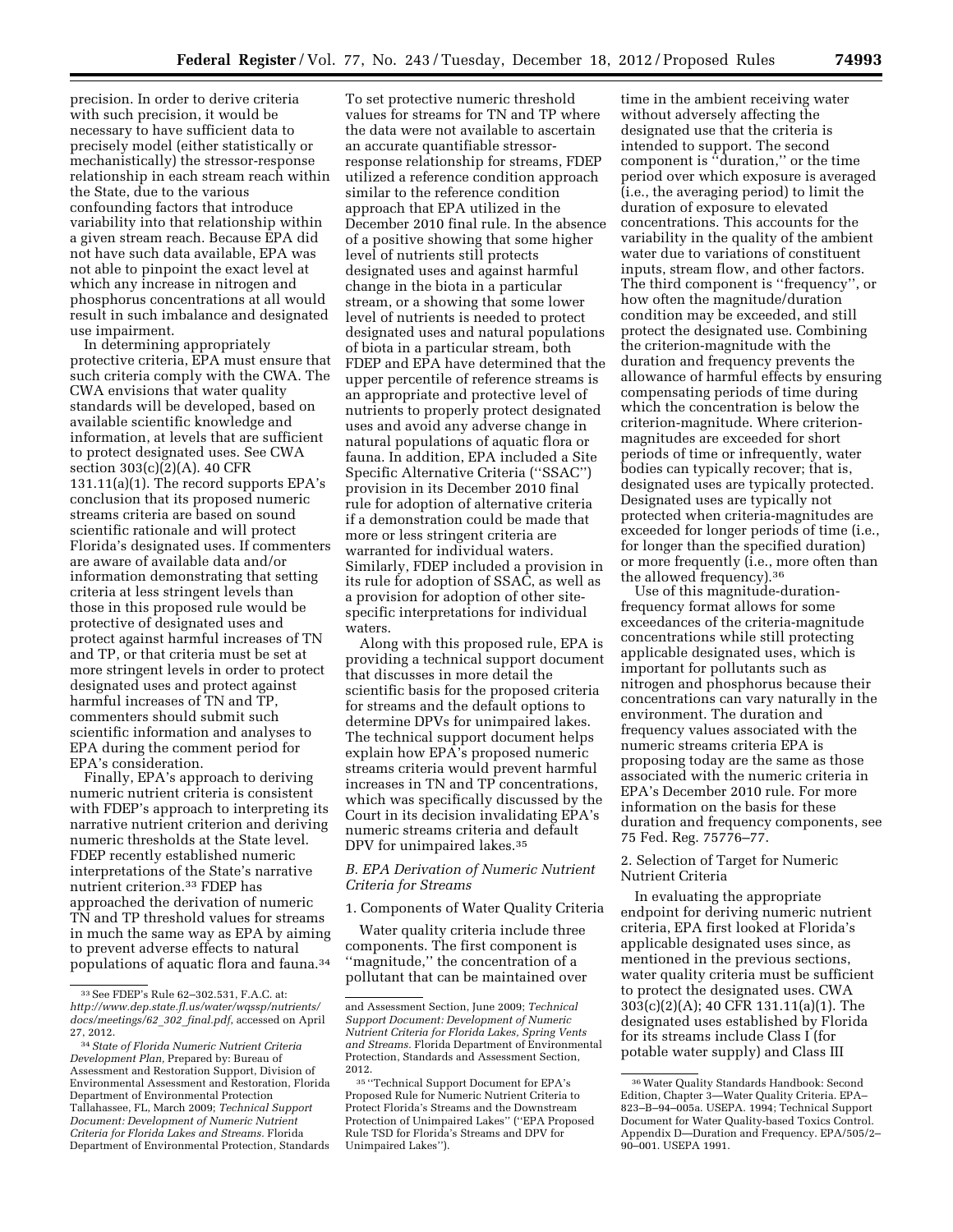(recreation, propagation and maintenance of a healthy, well-balanced population of fish and wildlife). Fla. Admin. Code 62–302.400. EPA next looked to Florida's narrative nutrient criterion, which represents Florida's determination of what is protective of the Class I and III designated uses.37 That criterion provides that ''in no case shall nutrient concentrations of a body of water be altered so as to cause an imbalance of natural populations of aquatic flora and fauna.'' Fla. Admin. Code 62–302.530(47)(b). As set out more fully in subsequent sections, in deriving the numeric nutrient criteria to protect against concentrations of TN and TP that will create an imbalance of natural populations of aquatic flora and fauna and, thus, ensure the protection of the designated uses in Florida's streams, EPA used the reference condition approach.

Unlike for streams, for Florida's lakes the Agency was able to accurately quantify a stressor-response relationship between TN and TP concentrations and harmful, adverse effects in those waters. EPA used that stressor-response information to derive numeric nutrient criteria, promulgated in the December 2010 final rule, to protect designated uses for Florida's lakes. EPA did not establish the numeric lake criteria exactly at the point where nutrient pollution is demonstrated to adversely affect all lakes at all times, as that would not be protective of all lakes. Rather, EPA established the numeric lake criteria at concentrations that were known to protect against harmful, adverse effects by protecting and maintaining the expected trophic state 38 (by meeting protective chlorophyll-*a* concentrations for either oligotrophic or mesotrophic conditions) for the majority of lakes. At the same time, EPA allows higher concentrations within a given range if there is a positive showing that some higher concentrations of TN and TP still maintain the protective chlorophyll-*a*  concentrations, and thus still protect the designated uses in a particular lake.39 The court upheld EPA's numeric

nutrient criteria for Florida's lakes in its February 18, 2012 Order.

For Florida's streams, as stated in the previous section, EPA determined that the scientific data and information available were insufficient to establish accurate quantifiable relationships between TN and TP concentrations and harmful, adverse effects in streams due to confounding factors that affect the chemical and biological responses to nutrient pollution in streams, such as shading from canopy and stream velocity. Thus, in spite of the substantial data collected over many years, EPA could not use the stressorresponse approach to establish the numeric streams criteria at concentrations that protect against harmful adverse effects by protecting and maintaining a given biological response at a protective level measured in streams. Therefore, EPA relied upon the reference condition approach as described in more detail in Section III.C of this preamble to identify TN and TP concentrations that protect the designated uses, and above which harmful, adverse effects are likely to occur in the majority of Florida streams. At the same time, EPA allows alternative criteria be set at higher or lower concentrations through the use of the SSAC provision, if there is a positive showing that higher or lower concentrations of TN and TP are sufficient or necessary to protect the designated uses in a particular stream. The following sections set forth how EPA determined that the numeric streams criteria in today's proposal are set at the appropriate level to protect against a harmful, adverse effects due to increased TN and TP concentrations.

*C. Reference Condition Approach for Developing Numeric Nutrient Criteria for Streams* 

The reference condition approach, a long-standing peer-reviewed methodology published by EPA, was designed to develop protective numeric nutrient criteria where reference conditions can be confidently defined.40 The reference condition approach, which has been well documented, peer reviewed, and developed in a number of different contexts,41 42 43 44 45 46 is used to

derive numeric nutrient criteria that are protective of applicable designated uses by identifying TN and TP concentrations occurring in leastdisturbed, healthy streams that are supporting designated uses. The core scientific basis for EPA's use of the reference condition approach to derive the proposed numeric nutrient criteria for Florida's streams is outlined in EPA's December 2010 final rule 47 and final December 2010 rule TSD.48 Briefly, EPA screened and evaluated water chemistry data from more than 11,000 samples from over 6,000 sites Statewide. EPA also evaluated biological data consisting of more than 2,000 samples from over 1,100 Florida streams. EPA then selected a reference set of streams where the Agency was confident that designated uses are protected. Finally, EPA selected an upper percentile of the data distribution associated with those reference streams as the stream criterion-magnitude. While developing the December 2010 final rule, EPA met and consulted with FDEP expert scientific and technical staff on numerous occasions as part of an ongoing collaborative process. EPA carefully considered and evaluated the technical approaches and scientific analysis that FDEP presented as part of its July 2009 draft numeric nutrient criteria,49 as well as FDEP's numerous

43Stoddard, J. L., D. P. Larsen, C. P. Hawkins, R. K. Johnson, and R. H. Norris. 2006. Setting expectations for the ecological condition of streams: the concept of reference condition. *Ecological Applications* 16:1267—1276.

44Herlihy, A. T., S. G. Paulsen, J. Van Sickle, J. L. Stoddard, C. P. Hawkins, L. L. Yuan. 2008. Striving for consistency in a national assessment: the challenges of applying a reference-condition approach at a continental scale. *Journal of the North American Benthological Society* 27:860—877.

45U.S. EPA. 2001. Nutrient Criteria Technical Manual: Estuarine and Coastal Marine Waters. Office of Water, Washington, DC. EPA–822–B–01– 003.

46USEPA–SAB. 2011. *Review of EPA's draft Approaches for Deriving Numeric Nutrient Criteria for Florida's Estuaries, Coastal Waters, and Southern Inland Flowing Waters.* U.S. Environmental Protection Agency, Science Advisory Board, Washington, DC.

47Final rule can be found at: *[http://](http://edocket.access.gpo.gov/2010/pdf/2010-29943.pdf) [edocket.access.gpo.gov/2010/pdf/2010–29943.pdf](http://edocket.access.gpo.gov/2010/pdf/2010-29943.pdf)*  or 75 **Federal Register** 75762 (December 6, 2010).

48Final rule TSD can be found at: *[www.regulations.gov](http://www.regulations.gov)*, Docket # EPA–HQ–OW– 2009–0596.

49FDEP. 2009. *Draft Technical Support Document: Development of Numeric Nutrient Criteria for Florida's Lakes and Streams.* Florida Department of Environmental Protection, Standards and Assessment Section. Available electronically at: *<http://www.dep.state.fl.us/water/wqssp/nutrients/>*

<sup>37</sup>Florida's narrative nutrient criterion also serves to protect their Class II waters for propagation and harvesting of shellfish, which will be covered under EPA's forthcoming rulemaking efforts for estuarine

<sup>38</sup> Tropic state describes the nitrogen and phosphorus levels and algal state of an aquatic system: Oligotrophic (low nitrogen/phosphorus and algal productivity), mesotrophic (moderate nitrogen/phosphorus and algal productivity), and eutrophic (high nitrogen/phosphorus and algal

<sup>&</sup>lt;sup>39</sup> Additionally, the SSAC provision at § 131.43(e) is also available if it determined that concentrations outside of the range are necessary to protect the designated uses in a particular lake.

<sup>40</sup>USEPA. 2000. Nutrient Criteria Technical Guidance Manual: Rivers and Streams. EPA–822– B–00–002. U.S. Environmental Protection Agency, Office of Water, Washington, DC.; USEPA–SAB. 2011. *Review of EPA's draft Approaches for Deriving Numeric Nutrient Criteria for Florida's Estuaries, Coastal Waters, and Southern Inland Flowing Waters.* U.S. Environmental Protection Agency, Science Advisory Board, Washington, DC.

<sup>41</sup>USEPA. 2000a. *Nutrient Criteria Technical Guidance Manual: Lakes and Reservoirs.* EPA–822–

B–00–001. U.S. Environmental Protection Agency, Office of Water, Washington, DC.

<sup>42</sup>USEPA. 2000b. *Nutrient Criteria Technical Guidance Manual: Rivers and Streams.* EPA–822– B–00–002. U.S. Environmental Protection Agency, Office of Water, Washington, DC.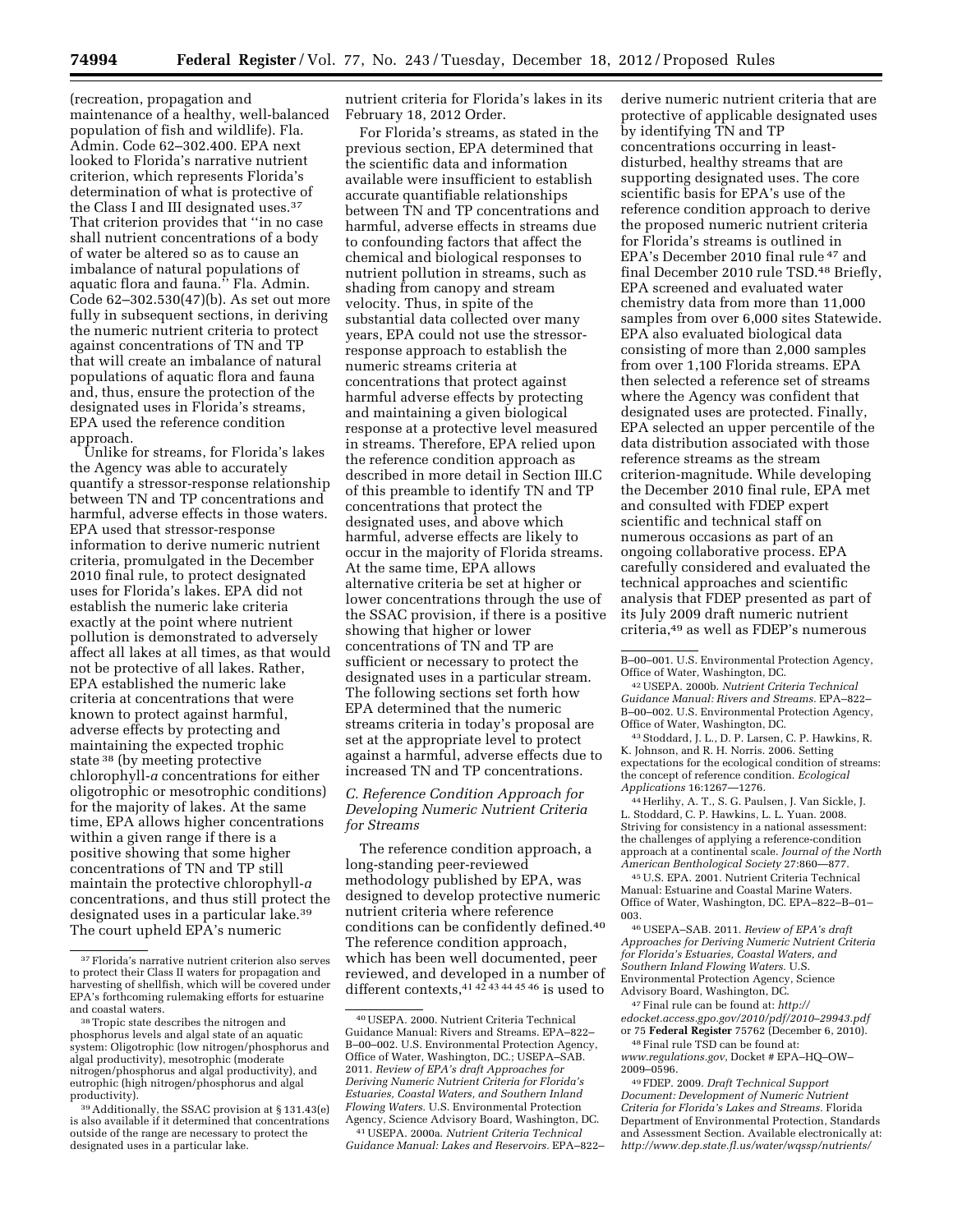comments on different aspects of EPA's proposed January 2010 final rule.

In addition, the Agency also received and carefully considered substantial stakeholder input from 13 public hearings in six Florida cities during the 2010 comment period. EPA reviewed and evaluated further analysis and information included in the more than 22,000 comments on the January 2010 proposal and an additional 71 comments on the August 2010 supplemental notice and request for comment. Finally, in reviewing its 2010 application of the reference condition approach for purposes of this proposal, EPA also considered FDEP's current rule, along with the technical approaches and scientific analysis supporting that rule, submitted to EPA on June 13, 2012.50

#### 1. Selection of Reference Sites

This section summarizes how EPA applied the reference condition approach in developing the December 2010 rule, including how EPA selected the set of reference sites and how it aggregated data associated with those stream segments. EPA classified Florida streams into five stream regions based on similar geographical and watershed characteristics. The proposed numeric streams criteria would apply to five separate stream Nutrient Watershed Regions (NWRs): Panhandle West, Panhandle East, North Central, West Central and Peninsula (north of Lake Okeechobee, including the Caloosahatchee River Watershed to the west and the St. Lucie Watershed to the east).

To derive numeric nutrient criteria for streams, EPA first identified biologically healthy sites that exhibited the least amount of human disturbance and that were known to support designated uses, i.e., support natural populations of aquatic flora and fauna. EPA applied several screening factors to ensure these sites reflected least-disturbed, biologically healthy conditions. The screening factors included landscape development intensity index (LDI) scores less than 2.0 (an indicator of lower impact surrounding land use), average nitrate concentrations less than

0.35 mg/L (an indicator of lower anthropogenic nitrogen concentrations), exclusion of waters that are identified as water quality-limited for nutrients and/ or dissolved oxygen on Florida's EPAapproved CWA section 303(d) list, and an FDEP-derived index of the stream macroinvertebrate community (stream condition index, or SCI) where average scores are greater than 40 (an indicator of a healthy macroinvertebrate community). The result of this rigorous analysis was a set of reference sites that, although not pristine, reflected healthy conditions that were supporting designated uses, and thus free from harmful, adverse effects on natural populations of aquatic flora and fauna due to nutrient pollution. EPA has confidence that these reference sites are supporting designated uses and natural populations of flora and fauna, and, as set out more fully in Section III.C.2, has confidence that if the TN and TP concentrations are attained or maintained at the concentrations that are among the highest observed at these sites, then designated uses and natural populations of aquatic flora and fauna will be protected in other streams. Additionally, as discussed further in Section III.C.3, additional lines of evidence from the available scientific data and information support EPA's conclusion in that they indicate that harmful, adverse effects are likely to occur to natural populations of aquatic flora and fauna at levels higher than these concentrations.

In remanding EPA's streams criteria, the Court preliminarily concluded that EPA's technical and scientific approaches in deriving streams criteria based on the reference condition approach were defensible. Specifically, the Court reasoned: ''Each side criticizes the Administrator's implementation of this approach. Thus, for example, each side criticizes the Administrator's selection of sample streams. The environmental parties criticize the duration and frequency components. These are matters of scientific judgment on which the rule would survive arbitrary-or-capricious review.'' Order at 63.

### 2. Selection of Stream Criterion-Magnitude

After selecting the reference set of streams, EPA then examined the statistical distributions of the data associated with stream sites that passed all of the screening factors in order to identify an appropriate criterionmagnitude to protect designated uses and natural populations of aquatic flora and fauna. EPA organized the data (TN and TP values) and calculated the

geometric mean of the annual geometric mean of TN and TP concentrations for each stream segment that contained reference sites. EPA used all samples from reference sites within a given stream segment in a given year to calculate the annual geometric mean for that stream segment. EPA used the geometric mean of these annual geometric means for each stream segment so that each stream segment represents one average concentration in the distribution of concentrations for each NWR. EPA used geometric means for all averages because concentrations were log-normally distributed. EPA then identified specific statistics, or percentiles, associated with each stream NWR reference condition data distribution as the stream criterionmagnitude for that region.51 Based on the effectiveness of the data quality screens in four of five NWRs, EPA has concluded that the 90th percentile of annual average concentrations would be protective. EPA could not use all of the screening factors outlined in Section III.C.1. in order to identify reference sites in the remaining region, the West Central Region, because the use of those screens resulted in the identification of only one stream segment as a reference site. For this reason, EPA utilized only the SCI and 303(d) listed screens to identify reference conditions in the West Central NWR, and this approach does not rely on a quantitative assessment of potential human disturbance through the use of surrounding land cover analysis of stream corridor and watershed land development indices. Because of the use of fewer data screens to identify reference conditions in that NWR and EPA's attendant lower confidence that these sites are least-disturbed conditions that support designated uses and natural populations of aquatic flora and fauna, EPA has determined the 75th percentile of annual average concentrations, rather than the 90th percentile, is the protective criterion-magnitude for that region. For the remaining stream regions, EPA considers the 90th percentile of the annual average

*docs/tsd*\_*nutrient*\_*crit.docx*. Accessed October 2010.

<sup>50</sup>*State of Florida Numeric Nutrient Criteria Development Plan,* Prepared by: Bureau of Assessment and Restoration Support, Division of Environmental Assessment and Restoration, Florida Department of Environmental Protection Tallahassee, FL, March 2009; *Technical Support Document: Development of Numeric Nutrient Criteria for Florida Lakes, Spring Vents and Streams.* Florida Department of Environmental Protection, Standards and Assessment Section, 2012.

 $^{51}\mathrm{For}$  the West Central region, where reference sites were identified using only the SCI approach, there is less confidence that these sites are leastdisturbed and represent minimally-impacted conditions. Unlike in the other NWRs, this approach does not rely on a quantitative assessment of potential human disturbance through the use of surrounding land cover analysis of stream corridor and watershed land development indices, among other things. Therefore, because of the lower confidence level, EPA is proposing the streams criteria in the West Central region using a more conservative percentile of 75% rather than the upper end percentile of 90% of the distribution from the SCI sites.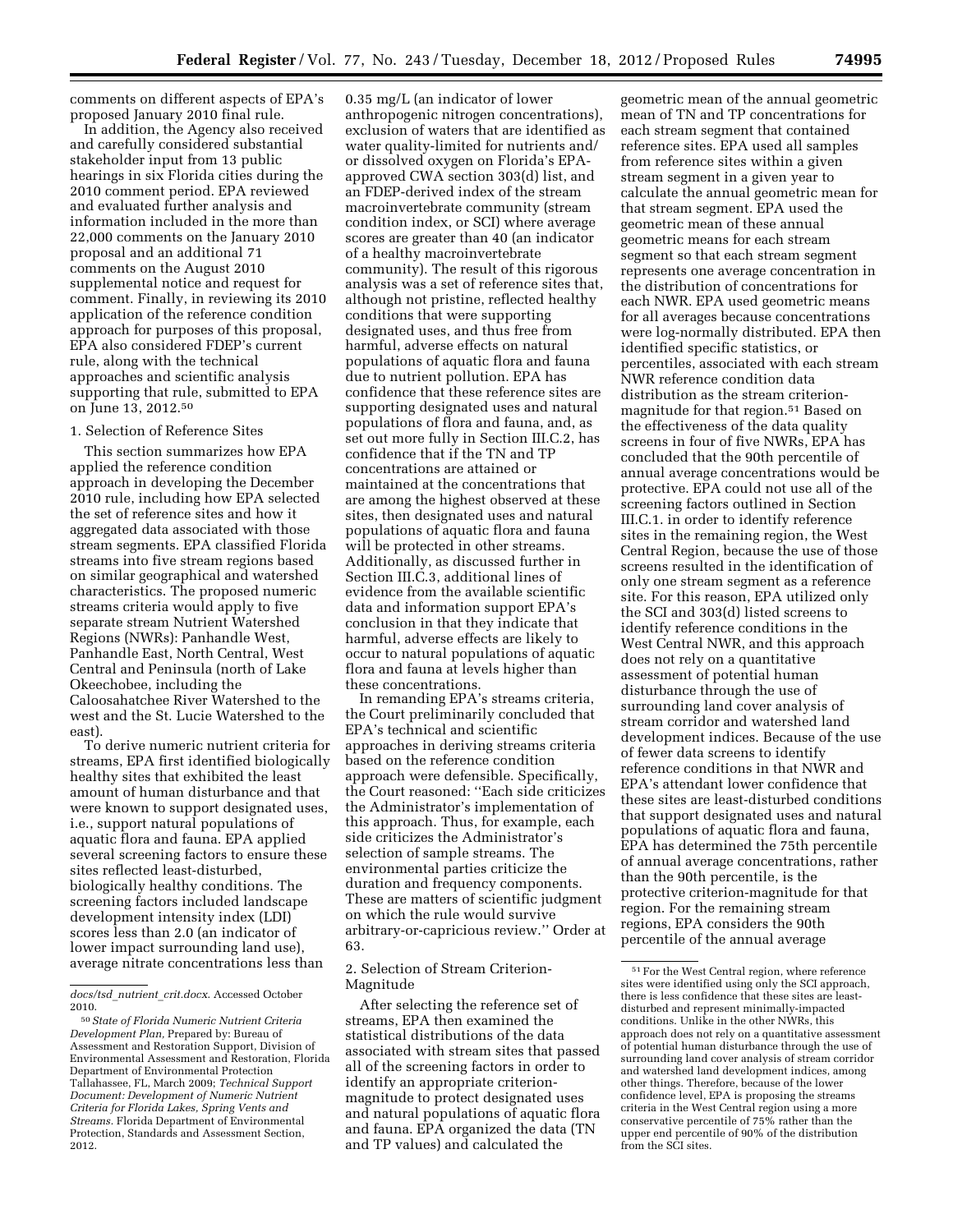concentrations observed in the reference condition distribution as an appropriate concentration to specify the criterionmagnitude because the Agency is confident that theses least-disturbed sites more closely represent minimallyimpacted, biologically healthy reference conditions, which support the State's Class I and III designated uses.

However, the Court found that EPA did not provide sufficient rationale explaining why it chose the 90th percentile (75th percentile in the West Central) of the reference site data distribution as the stream criterionmagnitude. That is, EPA did not explain why increasing nutrient levels above the upper percentile of annual average concentrations measured in reference condition streams would result in harmful, adverse effects on natural populations of aquatic flora and fauna in Florida's streams. The Court reasoned: ''The Administrator apparently concluded only that an increase above this level ordinarily causes a change in flora and fauna—not that it causes a harmful change. If there is a basis in sound science for disapproving a nutrient increase that causes any increase in flora and fauna, not just a harmful increase, the Administrator did not cite it. And even if the Administrator's conclusion was that an increase in nutrients to a level above the 90th percentile ordinarily causes a harmful change in flora and fauna, the Administrator again did not cite a sound science basis for the conclusion.'' Order at 7.

For all stream regions, EPA could have selected a criterion-magnitude at the 75th percentile of the frequency distribution of concentrations at reference sites, or any lower percentile of the frequency distribution of the general population of a stream class (i.e., ''all-streams'' population from impaired to least-impacted), to derive the numeric criteria as recommended by EPA's published streams criteria guidance.52 EPA selected the 90th percentile. EPA found support in an EPA nutrient criteria guidance manual that recommends percentiles from the 75th to the 95th percentile of the frequency distribution of the reference population, where the higher percentile values are ''best used to define the criteria when there is great confidence that the group of reference waters truly reflects reference conditions as opposed, for example, to best available condition.'' 53

The selection of the 90th percentile reflects EPA's level of confidence that these least-disturbed sites more closely represent minimally-impacted conditions, while not set at the extreme upper end of the distribution (95th or 100th percentile). This is because these highest observed annual average concentrations (i.e., 95th or 100th percentile) have rarely been observed at any reference site and are most likely to be heavily influenced by extreme event factors (e.g., hurricanes, droughts). Thus these highest observed concentrations could be outliers that are not representative of conditions that would typically support designated uses and natural populations of aquatic flora and fauna. Therefore, EPA has less confidence that such highest observed concentrations would continue to be supportive of designated uses and natural populations of aquatic flora and fauna if maintained in all streams at all times.

Alternatively, the selection of a much lower percentile, such as a representation of the central tendency of the distribution (i.e., 50th percentile), would not be appropriate because it would imply that half of the conditions observed at reference sites would not support designated uses and natural populations of aquatic flora and fauna, when EPA's analysis indicates that they do. For the West Central Region, EPA relied on the75th percentile due to the Agency's lower level of confidence as discussed in more detail in the previous section. By setting the criteria at these concentrations, EPA believes the designated uses, i.e., natural populations of aquatic flora and fauna, will be protected when these concentrations are attained in the majority of the streams in the regions. For those streams that are shown to accommodate or require higher or lower concentrations, the SSAC provision is provided in EPA's rule as discussed in Section III.C.5.

EPA has concluded, after its reevaluation of the reference condition data set and the resulting reference site data distributions of annual average TN and TP concentrations that EPA continues to have confidence that the upper percentile of annual average nutrient concentrations observed in the reference sites will support designated uses and natural populations of aquatic flora and fauna. As explained in the

prior section, based on its evaluation of available scientific data and information, EPA used its best professional judgment and published guidance to conclude that TN and TP concentrations in excess of these values are not likely to protect designated uses and natural populations of aquatic flora and fauna. Additionally, as discussed in a subsequent section, EPA's review of additional lines of evidence from the available scientific data and information, including past scientific analyses, new analyses, and the peerreviewed scientific literature, all support the conclusion that harmful, adverse effects on natural populations of aquatic flora and fauna from excess nitrogen and phosphorus are more likely to occur if concentrations increase above the proposed streams criteria set at these upper percentiles of reference conditions.

3. Harmful, Adverse Effects Due to Exceedence of EPA's Proposed Streams Criteria

Additional lines of evidence from empirical stressor-response analyses and the peer-reviewed scientific literature, which indicate that harmful, adverse effects are likely to occur to natural populations of aquatic flora and fauna due to exceedances of the proposed streams criteria,54 support EPA's conclusion that the upper percentile of the reference condition data distribution is the appropriate nutrient criterion-magnitude for Florida's streams.

In developing this proposal, EPA reviewed the empirical, stressorresponse analyses between nutrients and different biological response indicators (e.g., algal biomass, SCI) conducted prior to promulgation of the December 2010 final rule, and also reviewed any new analyses. The results of these analyses support the Agency's conclusion that harmful, adverse effects to natural populations of aquatic flora and fauna are likely to occur if TN and TP concentrations increase above the proposed streams criteria.55

Three technical support documents 56 in the Agency's original rulemaking

<sup>52</sup>U.S. EPA. 2000b. Nutrient Criteria Technical Guidance Manual: Rivers and Streams. EPA–822– B–00–002. U.S. Environmental Protection Agency, Office of Water, Washington, DC.

<sup>53</sup>U.S. EPA. 2007. Nutrient Criteria Technical Guidance Manual: Wetlands. EPA–822–R–07–004. U.S. Environmental Protection Agency, Office of Water, Washington, DC.

<sup>54</sup>U.S. EPA. 2000. Nutrient Criteria Technical Guidance Manual: Rivers and Streams. EPA–822– B–00–002. U.S. Environmental Protection Agency, Office of Water, Washington, DC.

<sup>55</sup>*Technical Support Document for EPA's Proposed Rule for Numeric Nutrient Criteria to Protect Florida's Streams and Downstream Lakes.*  U.S. EPA, 2012.

<sup>56</sup>*Technical Support Document: Development of Numeric Nutrient Criteria for Florida Lakes and Streams.* Florida Department of Environmental Protection, Standards and Assessment Section, June 2009; *Proposed Methods and Approaches for Developing Numeric Nutrient Criteria for Florida's*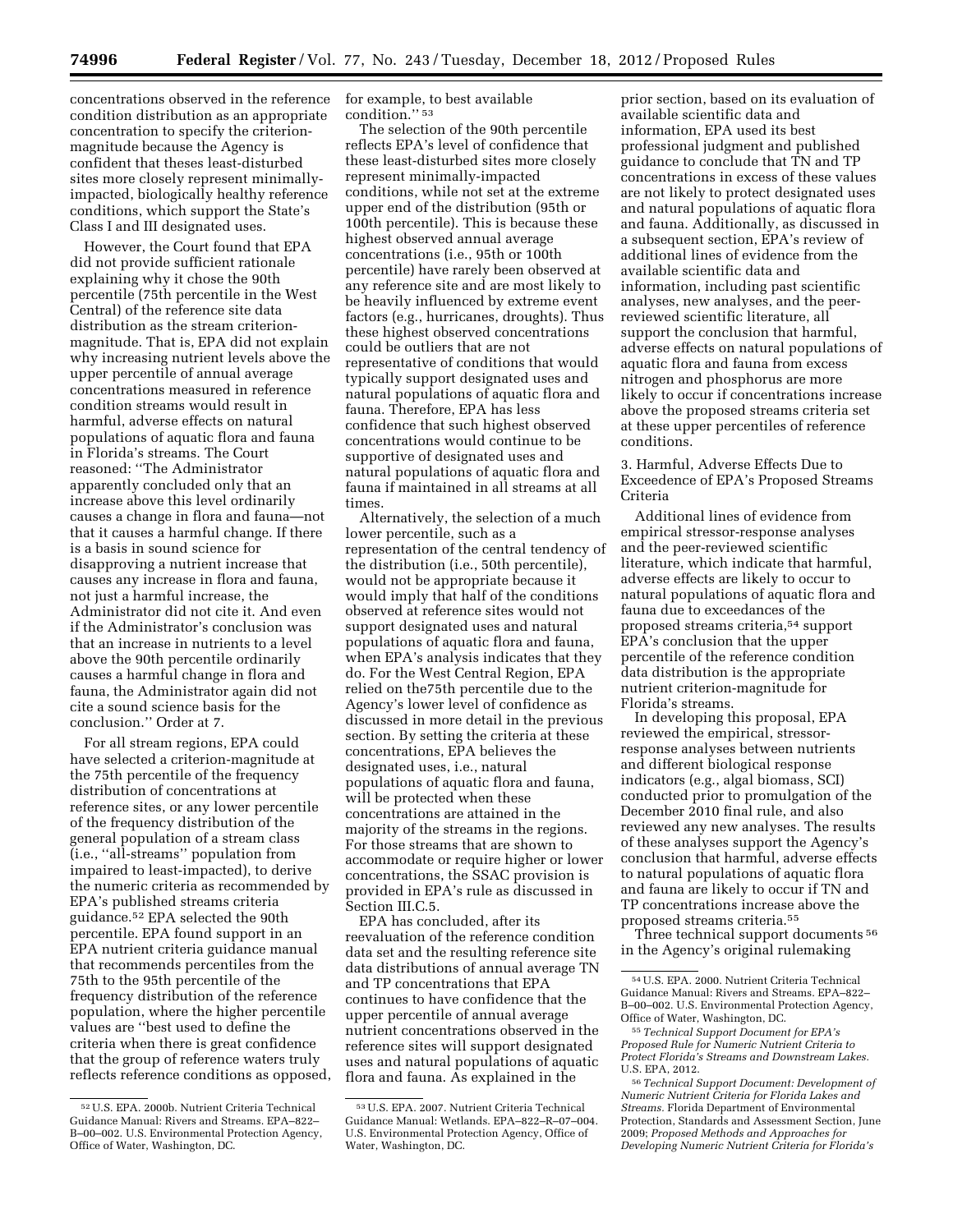record and the technical support document associated with this proposed rule include scientific analyses demonstrating that harmful changes or adverse effects are more likely to happen as TN and TP concentrations increase above EPA's proposed streams criteria.

The effects of TN and TP on an aquatic ecosystem are well understood and documented. There is a substantial and compelling scientific basis for the conclusion that excess TN and TP will have adverse effects on streams.57 58 59 60 61 62 63 64 65 66 67 68 69 70 71

*Inland Waters.* U.S. EPA 2009; *Technical Support* 

*Document for U.S. EPA's Proposed Rule for Numeric Nutrient Criteria for Florida's Inland Surface Fresh Waters.* U.S. EPA 2010.

57Biggs, B.J.F. 2000. Eutrophication of streams and rivers: Dissolved nutrient-chlorophyll relationships for benthic algae. *Journal of the North American Benthological Society* 19:17–31.

58Bothwell, M.L. 1985. Phosphorus limitation of lotic periphyton growth rates: An intersite comparison using continuous-flow troughs (Thompson River system, British Columbia). *Limnology and Oceanography* 30:527–542.

59Bourassa, N., and A. Cattaneo. 1998. Control of periphyton biomass in Laurentian streams (Quebec). *Journal of the North American Benthological Society* 17:420–429.

60Bowling, L.C., and P.D. Baker. 1996. Major cyanobacterial bloom in the Barwon-Darling River, Australia, in 1991, and underlying limnological conditions. *Marine and Freshwater Research*  47:643–657.

61Cross, W.F., J.B. Wallace, A.D. Rosemond, and S.L. Eggert. 2006. Whole-system nutrient enrichment increases secondary production in a detritus-based ecosystem. *Ecology* 87:1556–1565.

62 Dodds, W.K., and D.A. Gudder. 1992. The ecology of Cladophora. *Journal of Phycology*  28:415–427.

63Elwood, J.W., J.D. Newbold, A.F. Trimble, and R.W. Stark. 1981. The limiting role of phosphorus in a woodland stream ecosystem: Effects of P enrichment on leaf decomposition and primary producers. *Ecology* 62:146–158.

64Francoeur, S.N. 2001. Meta-analysis of lotic nutrient amendment experiments: Detecting and quantifying subtle responses. *Journal of the North American Benthological Society* 20:358–368.

65Moss, B., I. Hooker, H. Balls, and K. Manson. 1989. Phytoplankton distribution in a temperate floodplain lake and river system. I. Hydrology, nutrient sources and phytoplankton biomass. *Journal of Plankton Research* 11:813–835.

66Mulholland, P.J. and J.R. Webster. 2010. Nutrient dynamics in streams and the role of J– NABS. *Journal of the North American Benthological Society* 29: 100–117.

67Peterson, B.J., J.E. Hobbie, A.E. Hershey, M.A. Lock, T.E. Ford, J.R. Vestal, V.L. McKinley, M.A.J. Hullar, M.C. Miller, R.M. Ventullo, and G.S. Volk. 1985. Transformation of a tundra river from heterotrophy to autotrophy by addition of phosphorus. *Science* 229:1383–1386.

68Rosemond, A.D., P.J. Mulholland, and J.W. Elwood. 1993. Top-down and bottom-up control of stream periphyton: Effects of nutrients and herbivores. *Ecology* 74:1264–1280.

69Rosemond, A.D., C.M. Pringle, A. Ramirez, and M.J. Paul. 2001. A test of top-down and bottom-up control in a detritus-based food web. *Ecology*  82:2279–2293.

70Rosemond, A.D., C.M. Pringle, A. Ramirez, M.J. Paul, and J.L. Meyer. 2002. Landscape variation in phosphorus concentration and effects on detritus-

As discussed in Section II, excess nitrogen and phosphorus in streams, like other aquatic ecosystems, increase vegetative growth (plants and algae), and change the assemblage of plant and algal species present in the system. Notwithstanding the difficulty associated with identifying the TN and TP concentrations that are known to protect against harmful effects by protecting and maintaining a given biological response at a protective level measured in Florida's streams, the available science clearly indicates that adverse responses to nutrient pollution occur.

For example, excess nitrogen and phosphorus promote the increased growth of opportunistic and short-lived plant species that die quickly, leaving more dead vegetative material available for consumption by lower tropic levels. Excess nitrogen and phosphorus can promote the increased growth of less palatable nuisance algae species that result in less food available for filter feeders. These negative changes can alter the habitat structure by covering the stream or river bed with periphyton (attached algae), and/or clogging the water column with phytoplankton (floating algae), both of which can adversely affect natural or desirable aquatic life. Excess nitrogen and phosphorus can also lead to the increased growth of algae that produce toxins that can be toxic to fish, invertebrates, and humans. Chemical characteristics of the water, such as pH and concentrations of dissolved oxygen (DO), can be affected by excess nitrogen and phosphorus, leading to low DO conditions and hypoxia that cannot support aquatic life. All of these adverse effects change the balance of the natural populations of aquatic flora and fauna expected to occur. In turn, each of these negative changes can lead to other negative changes in the stream community and ecology and, ultimately, to harmful, adverse effects to the overall function of the linked aquatic ecosystem and subsequent failure to support designated uses.

In light of this well-established paradigm, EPA reviewed the latest peerreviewed scientific literature and found many nutrient thresholds where harmful, adverse effects in streams are coincident with or occur above EPA's proposed streams criteria. In these examples, there are regional and sitespecific factors (e.g., precipitation,

based tropical streams. *Limnology and* 

<sup>71</sup> Slavik, K., B.J. Peterson, L.A. Deegan, W.B. Bowden, A.E. Hershey, J.E. Hobbie. 2004. Long-term responses of the Kuparuk River ecosystem to phosphorus fertilization. *Ecology* 85:939–954.

temperature, flow) that may account for the differences in the nutrient threshold concentrations, but, in general, EPA's proposed streams criteria are consistent with the range of thresholds of harmful, adverse effects documented in the peerreviewed scientific literature. For example, TN and TP concentrations ranging between 0.659–0.714 mg/L and 0.048–0.071 mg/L, respectively, have been associated with moderate levels of productivity, or mesotrophy, in rivers and streams.72 Higher concentrations of nutrients lead to eutrophy, which is what numeric nutrient criteria, in general, are intended to prevent. As another example, increases in suspended chlorophyll-*a,* decreases in water clarity, and decreases in macroinvertebrate and fish abundance in Wisconsin rivers and streams were observed over a TN and TP range of 0.5– 2.0 mg/L and 0.035–0.150 mg/L, respectively.73 Adverse increases in productivity (i.e., organic matter supply), also known as eutrophication, can negatively alter the metabolism of aquatic systems and lead to adverse environmental conditions such as depressed dissolved oxygen concentrations that cannot support aquatic life. These conditions, in turn, can harm macroinvertebrate and fish communities, creating changes to the balance of the natural populations of these aquatic fauna. The TN and TP concentrations above which these adverse effects are more likely to occur are coincident with EPA's proposed streams criteria TN and TP concentrations.

Many of the thresholds reported in the latest peer-reviewed scientific literature vary in comparison to the proposed criteria for Florida's streams due to site- and regional-specific factors such as climate and stream flow. However, the nutrient concentrations reported in the literature demonstrate and confirm that harmful, adverse effects occur as TN and TP concentrations increase in streams and are likely to occur as concentrations increase above the criteria concentrations that EPA has selected for Florida streams. EPA considers the

<sup>72</sup> Dodds, W.K. 2006. Eutrophication and trophic state in rivers and streams. *Limnol. Oceanogr.*  51(1):671–680.

<sup>73</sup>Robertson, D.M., B.M. Weigel, and D.J. Graczyk. 2008. Nutrient concentrations and their relations to the biotic integrity of nonwadeable rivers in Wisconsin. U.S. Geological Survey and U.S. Department of the Interior professional paper 1754; Robertson, D.M., D.J. Graczyk, P.J. Garrison, L. Wang, G. LaLiberte, and R. Bannerman. 2006. Nutrient concentrations ant their relations to the biotic integrity of wadeable streams in Wisconsin. U.S. Geological Survey and U.S. Department of the Interior professional paper 1722.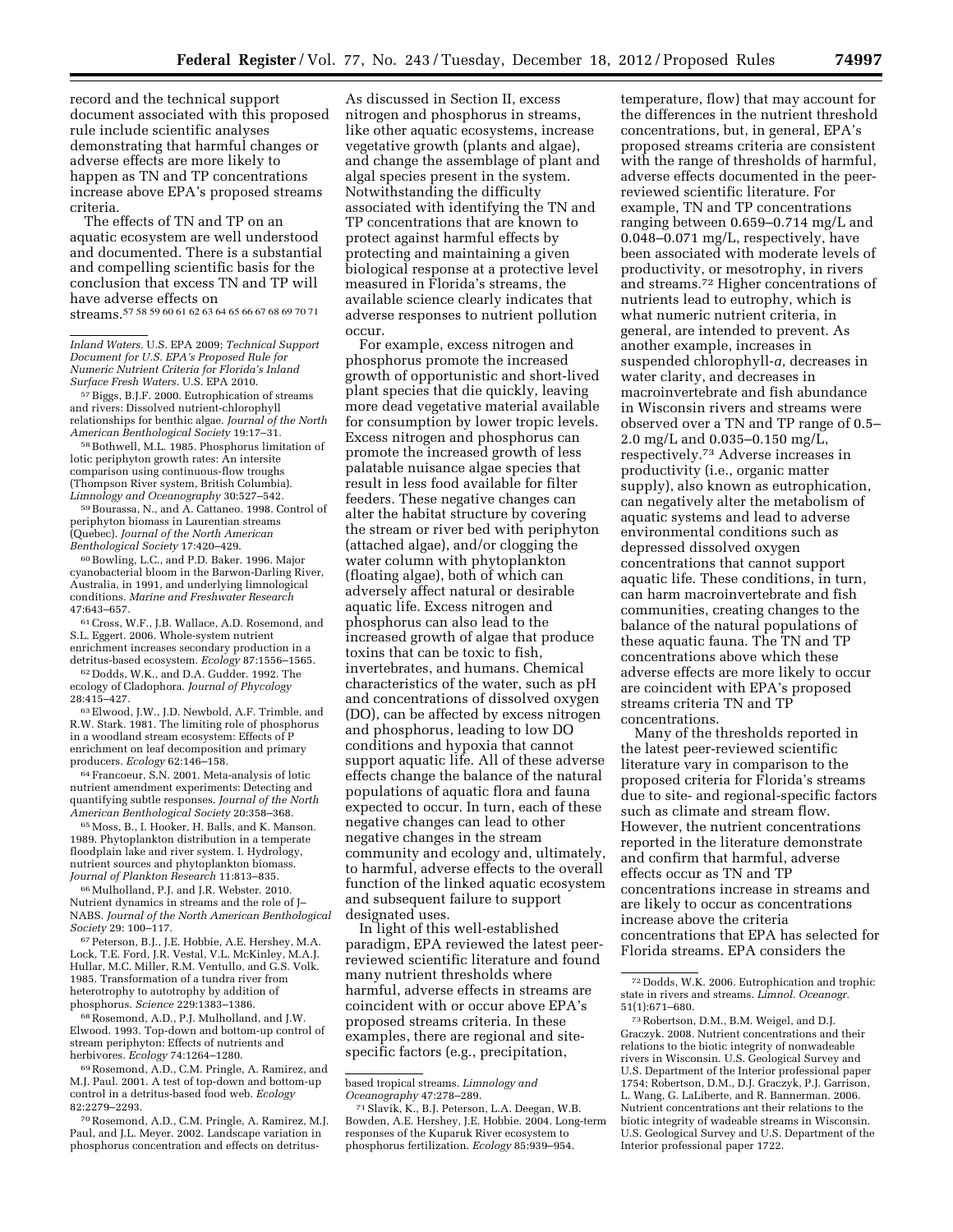association of the TN and TP concentrations with documented harmful, adverse effects to be compelling and supportive of this proposed rule. For a complete list of comparable nutrient thresholds reported in the scientific literature, see *''EPA Proposed Rule TSD for Florida's Streams and DPVs for Unimpaired Lakes''* (Chapter 1, Scientific Literature).

4. Additional Evidence of Harmful Effects in Florida Streams Above EPA's Proposed Criteria

In addition to reviewing the peerreviewed scientific literature mentioned in the prior section, EPA reviewed analyses conducted by FDEP that demonstrated that excess nitrogen and phosphorus adversely affect streams. In its technical support document for deriving numeric nutrient criteria, FDEP stated: ''The results of the analyses generally indicate that many of the biological measures evaluated exhibit a statistically significant adverse response to nutrient pollution; however, the relationships between the biological response variables and nutrient levels were confounded by numerous other factors such as color, pH, conductivity, and canopy cover. While DEP believes the effect of nutrients on the biological communities is not clear enough to be used as the sole basis for establishing numeric nutrient criteria, the observed relationships between nutrients and the various biological measures demonstrate the need for nutrient criteria to prevent adverse biological effects in Florida streams. While the analysis in this chapter did not produce numeric thresholds that could be used as water quality criteria, the relationships that were determined, while relatively weak, do support the values derived using the Nutrient Benchmark Approach. Both the analysis of the Rapid Periphyton Survey (regarding probability of increased algal thickness) and the analysis of the second change point in the stream periphyton response to nutrients indicate that the biological response to nutrient enrichment will generally occur at levels higher than the values generated using the Benchmark Distribution Approach''.74

EPA has reviewed the available periphyton data in Florida streams and has verified that a harmful, adverse increase in the amount of algal coverage (> 6 mm thick over more than 25% of the stream bottom) will be substantially more likely as concentrations of TN and

TP increase above EPA's proposed numeric streams criteria. This adverse biological response represents harmful, adverse changes to the natural populations of aquatic flora that occur as concentrations increase above the protective values in EPA's proposed numeric streams criteria. For more information on the likelihood of increases in the amount of algal coverage at varying concentrations of TN and TP, see ''*EPA Proposed Rule TSD for Florida's Streams and DPVs for Unimpaired Lakes''* (Chapter 1, Stressor-Response Relationships).

EPA also reviewed the available stream fauna data, specifically FDEP's multi-metric index of stream macroinvertebrates (e.g., insect larvae, worms), which FDEP developed as an indicator of stream health.75 The index, called the stream condition index (SCI), is a generic index, indicating the aggregate impact of human disturbance on stream macroinvertebrates. It measures the number and diversity of various invertebrate taxa (i.e., individuals sharing the same general identity) and was not designed to be uniquely responsive to nutrients, but nutrients may contribute to adverse impacts. The SCI score for a given sample can range between 0 and 100, where 0 represents a highly degraded community and 100 represents the highest quality community. EPA reanalyzed Florida-specific stream data and found that stream macroinvertebrate community index scores predictably decrease below a level EPA and FDEP consider biologically healthy as a function of increasing TN and TP concentrations.

Furthermore, when ambient TN or TP concentrations were greater than EPA's proposed criteria, SCI scores indicated that, on average, faunal populations were imbalanced. For example, SCI scores ranged from 30 to 50 when ambient TP concentrations were equivalent to EPA's proposed TP criteria for each of the five stream NWRs. A SCI score of 50 has been identified by scientific experts to be associated with the loss of rare native taxa and with the replacement of some sensitive or ubiquitous taxa by more pollutant tolerant taxa—this is a level where there is some negative change in the natural populations of aquatic fauna, but is still considered a score that represents a biologically healthy condition; whereas a SCI score of 30 has been associated with unbalanced distribution of major

groups from what is expected—this is a level where there is a profound harmful change in the natural populations of aquatic fauna.76

EPA applied the average SCI of 40 as one of many screening factors in selecting reference sites that were considered to be biologically healthy. EPA believes an average SCI of 40 is a level where there is some negative change in the natural populations of aquatic fauna, but before profound harmful change has occurred.77 Following the court's remand of the streams criteria, EPA evaluated data in Florida streams and found that when the nutrient concentrations exceed EPA's proposed numeric streams criteria, the SCI score is 45–70% more likely to be less than 50, meaning that it is more likely that there will be some negative change as TN and TP concentrations increase above EPA's proposed streams criteria. In addition, when the nutrient concentrations exceed EPA's proposed numeric streams criteria, the SCI score is 17–34% more likely to be less than 30, meaning that it is more likely that there will be profound harmful change. Thus, the concentrations of EPA's proposed numeric streams criteria represent levels above which harmful change begins to be more likely. This adverse biological response represents harmful, adverse changes to the natural populations of aquatic fauna that occur at concentrations above the protective values in EPA's proposed numeric streams criteria. For more information on the likelihood of SCI scores at varying concentrations of TN and TP, see ''*EPA Proposed Rule TSD for Florida's Streams and DPVs for Unimpaired Lakes''* (Chapter 1, Stressor-Response Relationships).

When considered together and in light of the conclusions drawn by FDEP,78 the previous and new analyses all indicate that a predictable harmful, adverse change (i.e., increase in TN and TP concentrations causing imbalance in natural populations of aquatic flora or fauna) would likely occur if levels of TN and TP exceed the proposed streams criteria.

<sup>74</sup>*Technical Support Document: Development of Numeric Nutrient Criteria for Florida Lakes, Spring Vents and Streams.* Florida Department of Environmental Protection, Standards and Assessment Section, 2012, p. 110–111.

<sup>75</sup>*Technical Support Document for EPA's Proposed Rule for Numeric Nutrient Criteria to Protect Florida's Streams and Downstream Lakes.*  USEPA, 2012.

<sup>76</sup>*Technical Support Document for U.S. EPA's Final Rule for Numeric Criteria for Nitrogen/ Phosphorus Pollution in Florida's Inland Surface Fresh Waters.* U.S. EPA 2010, pp. 49–51.

<sup>77</sup>*Technical Support Document for U.S. EPA's Final Rule for Numeric Criteria for Nitrogen/ Phosphorus Pollution in Florida's Inland Surface Fresh Waters.* U.S. EPA 2010.

<sup>78</sup>*Technical Support Document: Development of Numeric Nutrient Criteria for Florida Lakes and Streams.* Florida Department of Environmental Protection, Standards and Assessment Section, June 2009, p. 96.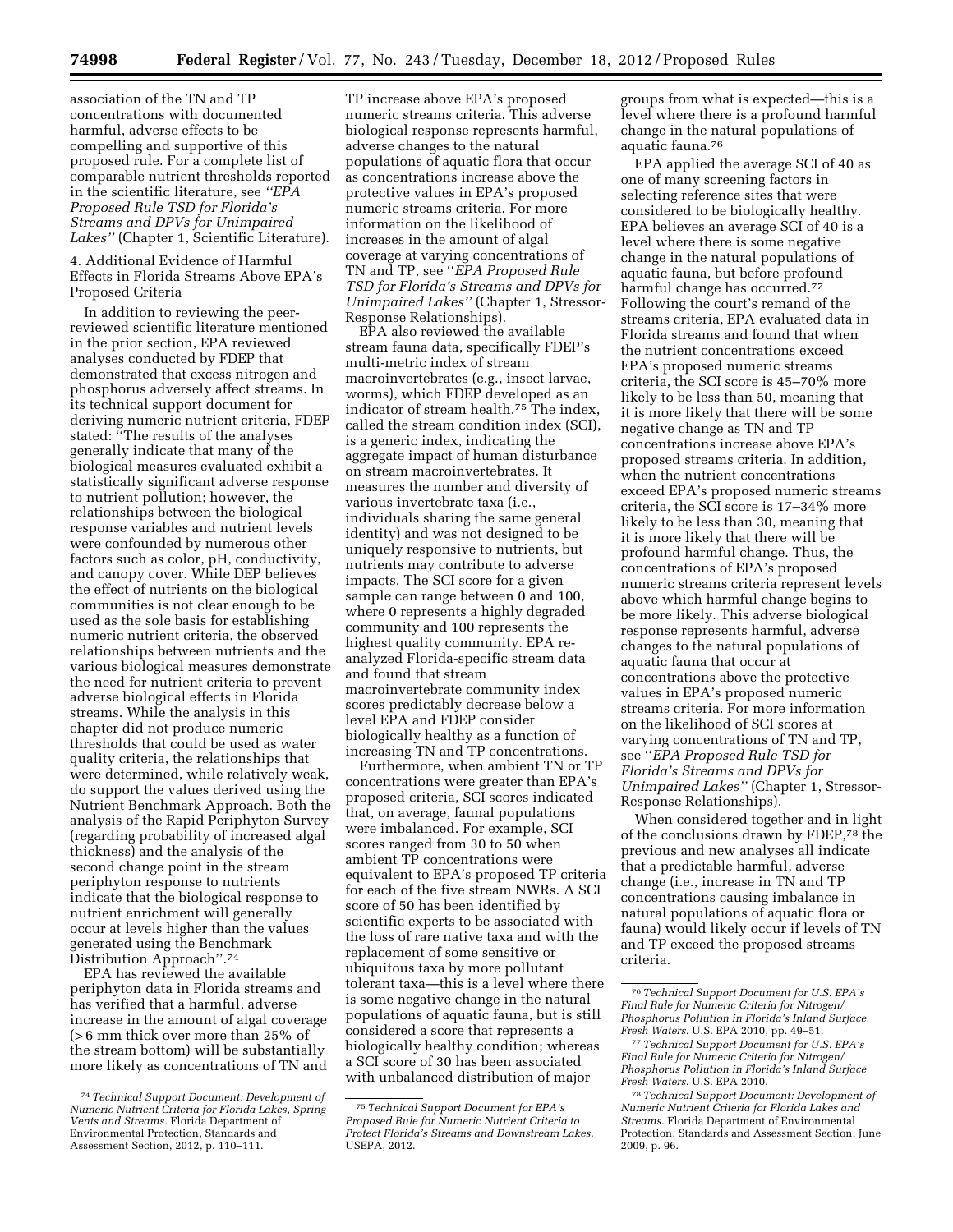5. EPA's Rule Includes the SSAC Provision and Process To Address Any Uncertainties Associated With the Reference Condition Approach

EPA recognizes the uncertainties associated with setting numeric nutrient criteria based on the reference condition approach. The case law is clear, however, that in protecting human health and the environment, EPA can act in light of scientific uncertainty and choose to act proactively. *American Iron & Steel Institute,* 115 F.3d 979, (D.C. Cir. 1997) (''[I]t is within EPA's discretion to decide that in the wake of uncertainty, it would be better to give the values a conservative bent rather than err on the other side.''). While it was appropriate for EPA to act to adopt numeric nutrient criteria for streams based on the reference condition approach even in

the face of some scientific uncertainty, EPA also recognized that site-specific water quality conditions may make it appropriate to adopt either more or less stringent numeric nutrient criteria for a specific water body or set of water bodies. To address those situations, and as discussed previously in this proposal, EPA's December 2010 final rule authorized and established a specific administrative process for adopting, site-specific alternative criteria (''SSAC'').

### *D. Proposed Numeric Criteria for the State of Florida's Streams*

EPA is proposing numeric nutrient criteria for TN and TP in five geographically distinct watershed regions of Florida's streams not covered by the State of Florida's Rule classified

as Class I or III waters under Florida law (Section 62–302.400, F.A.C.). The proposed TN and TP criteria are listed in Table B–1. The proposed criteria are the same criteria published in EPA's final rule signed on November 14, 2010 and published at 75 FR 75762 (December 6, 2010). For purposes of this proposed rule and in response to the Court's February 18, 2012 order, EPA is proposing these criteria values and explaining how the proposed criteria will ensure the protection of the Florida's Class I and III designated uses by avoiding harmful changes in TN and TP concentrations that would result in an imbalance of natural populations of aquatic flora or fauna. EPA requests comment on its proposed numeric nutrient criteria for Florida's streams and supporting rationale.

TABLE B–1—EPA'S PROPOSED NUMERIC CRITERIA FOR FLORIDA STREAMS NOT COVERED BY THE STATE OF FLORIDA'S RULE

|                                                                                                                       | Instream protection value criteria |                              |
|-----------------------------------------------------------------------------------------------------------------------|------------------------------------|------------------------------|
| Nutrient watershed region                                                                                             | TN (mg/L) $*$                      | TP (mg/L) $^*$               |
| Panhandle West <sup>a</sup><br>Panhandle Fast <sup>b</sup><br>North Central <sup>c</sup><br>West Central <sup>d</sup> | 0.67<br>I.O3<br>1.87<br>.65        | 0.06<br>0.18<br>0.30<br>0.49 |
| Peninsula <sup>e</sup>                                                                                                | .54                                | 0.12                         |

Watersheds pertaining to each Nutrient Watershed Region (NWR) were based principally on the NOAA coastal, estuarine, and fluvial drainage areas with modifications to the NOAA drainage areas in the West Central and Peninsula Regions that account for unique watershed geologies.<br>For more detailed information on regionalization and which WBIDs pertain to each NW

a Panhandle West region includes: Perdido Bay Watershed, Pensacola Bay Watershed, Choctawhatchee Bay Watershed, St. Andrew Bay Wa-<br>tershed, Apalachicola Bay Watershed.

<sup>b</sup> Panhandle East region includes: Apalachee Bay Watershed, and Econfina/Steinhatchee Coastal Drainage Area.

c North Central region includes the Suwannee River Watershed.

dWest Central region includes: Peace, Myakka, Hillsborough, Alafia, Manatee, Little Manatee River Watersheds, and small, direct Tampa Bay

e Peninsula region includes: Waccasassa Coastal Drainage Area, Withlacoochee Coastal Drainage Area, Crystal/Pithlachascotee Coastal Drainage Area, small, direct Tampa Bay tributary watersheds west of the Hillsborough River Watershed, Sarasota Bay Watershed, small, direct Charlotte Harbor tributary watersheds south of the Peace River Watershed, Caloosahatchee River Watershed, Estero Bay Watershed, Kissimmee River/Lake Okeechobee Drainage Area, Loxahatchee/St. Lucie Watershed, Indian River Watershed, Daytona/St. Augustine Coastal Drainage Area, St. John's River Watershed, Nassau Coastal Drainage Area, and St. Mary's River Watershed.

\* For a given waterbody, the annual geometric mean of TN or TP concentrations shall not exceed the applicable criterion concentration more than once in a three-year period.

### *E. Proposed Numeric Criteria To Ensure the Downstream Protection of the State of Florida's Unimpaired Lakes*

Similar to the Court's opinion regarding EPA's streams criteria, the Court found that EPA had not explained in sufficient detail how exceedances of the default DPV for unimpaired lakes would lead to ''harmful effects'' in the downstream lake. Order at 70. Thus, the Court invalidated the option for establishing default DPVs to protect unimpaired lakes in EPA's final rule and remanded it to the Agency for further action. Order at 85. This proposed rule provides three options for establishing a default DPV for unimpaired lakes and clarifies that the proposed options would ensure the

attainment and maintenance of the numeric lake criteria so as to prevent harmful effects from occurring in a downstream lake.

EPA is proposing default DPV approaches for TN and TP that would provide for the attainment and maintenance of downstream water quality standards for Florida's unimpaired lakes pursuant to 40 CFR 131.10(b) when modeling approaches are unavailable. For this proposed rule, EPA is providing for public comment three default approaches available for use when modeling cannot be performed to derive DPVs that ensure the attainment and maintenance of the numeric lake criteria that, in turn, protect the designated uses in Florida's lakes. The default approaches would be applicable to streams that flow into unimpaired lakes, but could also be used for streams that flow into impaired lakes. The default approaches would supplement EPA's promulgated DPVs for the protection of downstream lakes, which are codified at 40 CFR  $131.43(c)(2)(ii)$ , consistent with the February 18, 2012 Court order. Order at 85.

Briefly, EPA's final rule provided that DPVs apply to tributary streams at the point of entry to the lake, also referred to as the pour point. The final rule specified that where sufficient data and information are available, DPVs may be established through application of the BATHTUB model. See 40 CFR  $131.43(c)(2)(ii)(B)$ . EPA's final rule also specifically authorizes FDEP or EPA to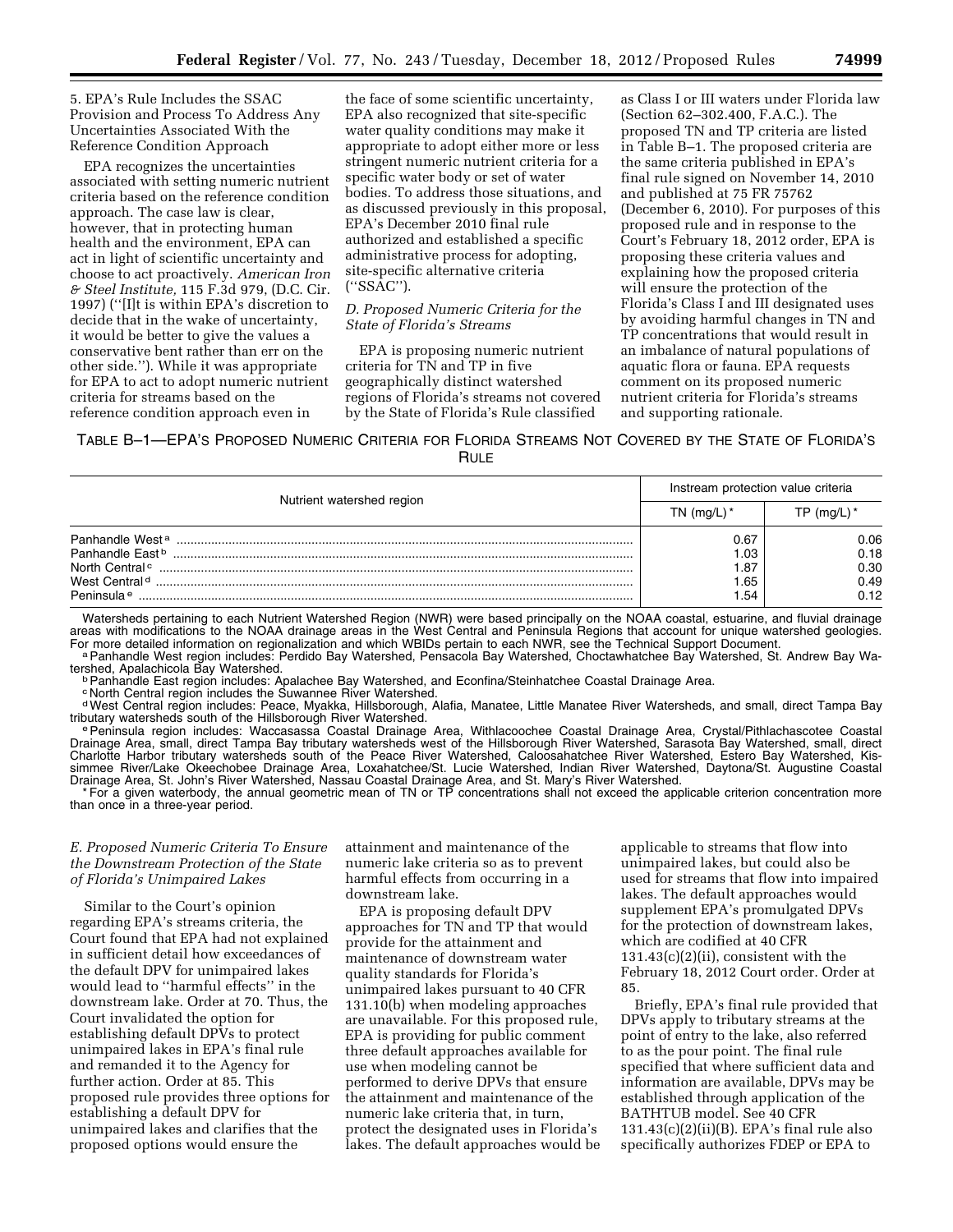use a model other than BATHTUB when either FDEP or EPA determines that it would be appropriate to use another scientifically defensible modeling approach that results in the protection of downstream lakes. 40 CFR  $131.43(c)(2)(ii)(B)$ . A lake-specific DPV derived through such modeling provides the most refined DPV for a stream at the pour point. Where sufficient information is not available to derive TN and/or TP DPVs using water quality modeling and the lake does not attain the applicable TN, TP, and/or chlorophyll-*a* criteria or is un-assessed, criteria values for TN and/or TP that apply to that lake are to be used as the default DPVs. 40 CFR 131.43(c)(2)(ii)(D). See id. EPA believes that this approach, which the Court upheld, is protective because the TN and TP concentrations entering the lake are unlikely to need to be lower than the criterion concentration necessary to be protective of the lake itself.

In the final rule, water quality modeling was EPA's preferred approach for the derivation of DPVs. Water quality modeling is the most rigorous and most data-demanding method and results in the most refined DPVs. The default methods were intended only for use where there is insufficient data to use a model. While using a default option to develop DPVs requires less data, it also generally leads to more stringent criteria to account for the uncertainties associated with these less refined approaches.

The rule proposed today provides three options for a default DPV that would apply in cases when there are insufficient data to use a water quality model for any unimpaired lake for which EPA has promulgated numeric nutrient criteria. The three default options EPA is proposing are not intended to supersede or limit the two approaches EPA provided in the final rule, codified at 40 CFR 131.43(c)(2)(ii), which were upheld by the Court. Order at pp. 69–70, 85. Rather, the default options are intended to provide flexibility in deriving a DPV in the situation where there is not sufficient information to develop a DPV using a water quality model. Thus, EPA views the proposed DPV options as supplemental to EPA's other established approaches for deriving DPVs. All three options for default DPVs are designed to ensure that the unimpaired lake criteria would be attained and maintained when the inflowing stream's TN and TP concentrations meet the DPV at the pour point.

The first proposed default option simply utilizes the downstream lake criteria as the DPV applicable at the

pour point to the lake. EPA refers readers to 40 CFR § 131.43(c)(1) for the applicable TN and TP lake criteria, which would serve as the DPV. EPA believes that this proposed option is protective because it is unlikely that the TN and TP concentrations entering the lake need to be lower than the criterion concentration necessary to be protective of the lake itself.

The second proposed default option uses Florida-specific stream and lake data to empirically link the DPV to the attainment and maintenance of Florida's lake criteria in each of the three lake classes. This option utilizes Florida's extensive stream and lake data to compute a linear regression model, which relates the inflowing stream TN and TP concentrations to the TN and TP concentrations in the downstream lake. EPA developed a linear regression model for each of the three lake classes based on EPA's lake dataset provided in the final rule and Florida's stream data from its statewide water quality database.79

The linear regression equation is used to predict what the inflowing stream's TN and TP concentrations need to be in order for the lake concentrations to meet the lake criteria EPA established in the December 6, 2010 final rule. EPA's calculated TN and TP DPVs for each lake class using this approach are provided in Table C–1. The approach is described in further detail in the *EPA Proposed Rule TSD for Florida's Streams and DPVs for Unimpaired Lakes.* 

For this proposed option, in circumstances where additional lake and stream data are available, the linear regression equation could be updated using this new data and used to calculate default DPVs that are reflective of newer, more site-specific information.

## TABLE C–1—EPA'S PROPOSED DPVS FOR EACH LAKE CLASS USING THE SECOND DEFAULT APPROACH

|                                                                                                                                       | Default option 2 |                  |  |
|---------------------------------------------------------------------------------------------------------------------------------------|------------------|------------------|--|
| Lake class                                                                                                                            | TN DPV<br>(mq/L) | TP DPV<br>(mq/L) |  |
| Colored Lakes<br>Clear, High Alkaline                                                                                                 | 1.59             | 0.11             |  |
| l akes                                                                                                                                | 1.40             | 0.09             |  |
| Clear, Low Alkaline<br>lakes in the season of the season of the season of the season of the season of the season of the season of the | 0.87             | በ በፍ             |  |

The third proposed default option utilizes stream data that is spatially linked to and temporally coincident with the downstream lake when it is attaining the applicable lake criteria.

This proposed option is a reference condition-based DPV approach that is conditioned upon the downstream lake attaining all applicable numeric nutrient criteria, TN, TP, and chlorophyll-*a,*  including the duration and frequency components of the applicable lake criteria. To compute a reference condition-based DPV, the period of record during which the downstream lake was attaining all applicable criteria must be determined. At a minimum, and pursuant to 40 CFR 131.43(c)(1), the lake must not exceed any applicable numeric nutrient criteria, which are expressed as annual geometric means, more than once in a three-year period. If this condition is met, then a DPV for that lake can be computed using TN and TP data from the stream discharging into the lake coincident in time with the period of record when the lake was attaining all applicable numeric nutrient criteria. Because of the hydrologic link between streams and lakes, it follows that nitrogen and phosphorus concentrations in the stream would be sufficient to meet the lake criteria provided that the lake was meeting all applicable numeric nutrient criteria. In general, this approach is less refined compared to the modeling approach EPA promulgated at 40 CFR  $131.43(c)(1)(ii)(B)$  because it does not incorporate the water quality parameters and data that would be necessary to derive a site-specific DPV, for either TN or TP, using a water quality model such as BATHTUB. Nonetheless, EPA believes that the data and information that would support this third approach, in the absence of additional data that would support modeling, is still sufficient to ensure the protection of the downstream lake because of the hydrologic linkage between the stream and downstream lake. A DPV calculated under this option may be more stringent than a DPV calculated using a water quality model. This default approach is intended to ensure that water quality standards are not only restored when found to be impaired, but are maintained when found to be attained, consistent with the Clean Water Act. Higher levels of TN and/or TP may be allowed in watersheds where it is demonstrated that such higher levels will fully protect the lake's water quality standard. To the extent that it is determined that the default DPV for a given lake tributary is over protective, applying a water quality model as set out in EPA's preferred approach will result in a more refined definition of the DPV for that tributary.

As discussed earlier, the calculation of the DPV using the three default

<sup>79</sup> IWR Run 40.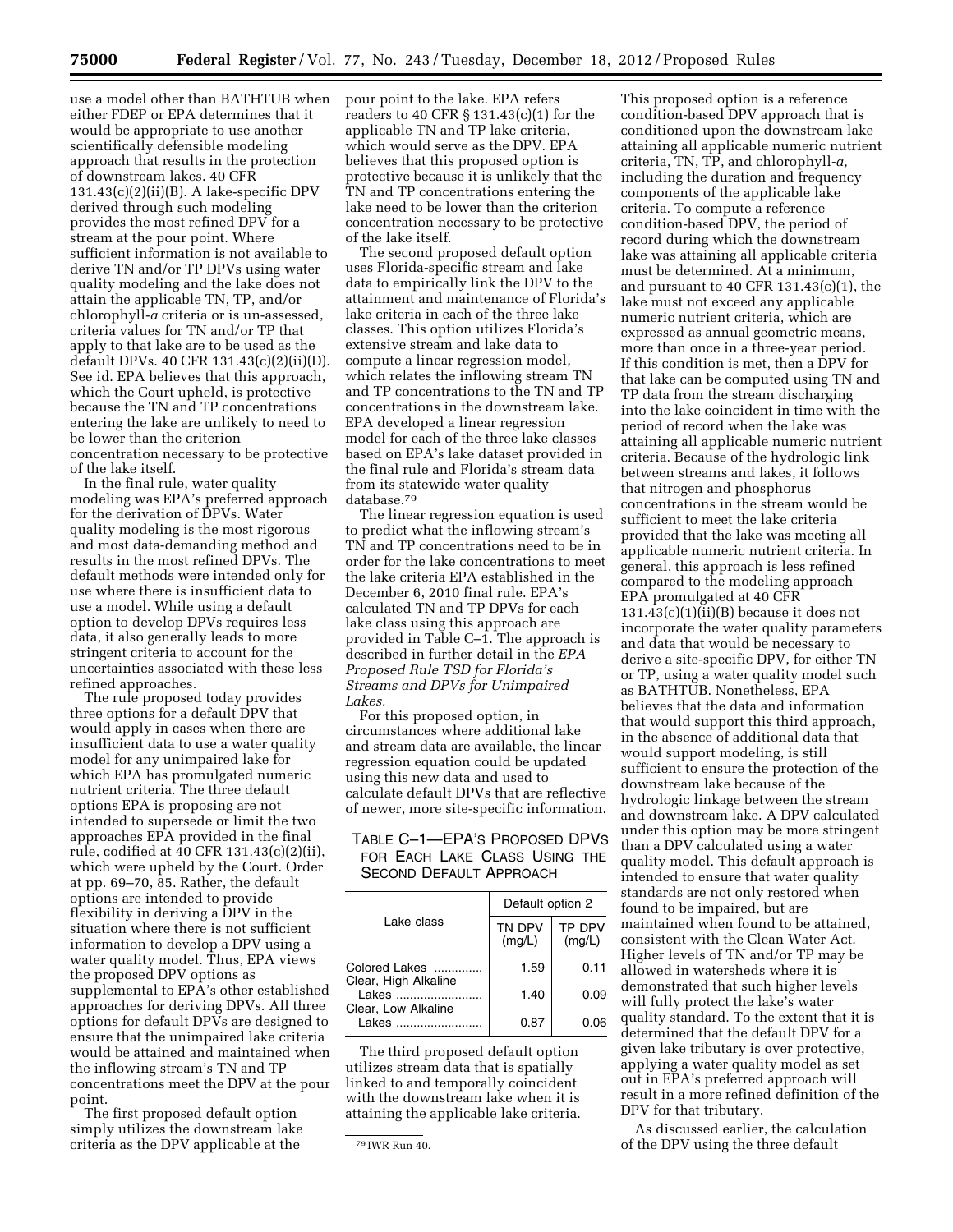options requires that the lake criteria be explicitly considered. The applicable numeric lake criteria can be found at 40 CFR 131.43(c)(1). EPA recognizes that lake criteria may be modified pursuant to the modified lake criteria provision at 40 CFR 131.43(c)(1)(ii). Where lake criteria are modified in accordance with this provision, the modified criteria would be the applicable criteria in any of the three default DPV approaches. The duration and frequency components of DPV magnitudes computed using the proposed default approaches would be an annual geometric mean not to be exceeded more than once over a three-year period. These components of the proposed approaches align with the duration and frequency of both the numeric lake criteria, codified at 40 CFR 131.43(c)(1), and the streams criteria which are proposed to be codified at 40 CFR 131.43(c)(2).

As in the final rule, protection of downstream lakes using the options described in this proposed rule is accomplished through establishment of a DPV. The applicable criteria for streams that flow into downstream lakes include both the instream criteria for TN and TP and the DPV, which is a concentration or loading value at the point of entry of a stream into a downstream lake that ensures the attainment and maintenance of the numeric lake criteria. EPA selected the point of entry into the lake as the location to measure water quality because the lake responds to the input from the pour point, and all contributions from the stream network above this point in a watershed affect the water quality at the pour point. When a DPV is exceeded at the pour point, the waters that collectively comprise the network of streams in the watershed above that pour point are considered to not attain the DPV for purposes of CWA section 303(d). The State may identify these impaired waters as a group rather than individually.

Contributions of TN and/or TP from sources in stream tributaries upstream of the pour point are accountable to the DPV because the water quality in the stream tributaries must result in attainment of the DPV at the pour point into the lake. The spatial allocation of load within the watershed is an important accounting step to ensure that the DPV is achieved at the point of entry into the lake. How the watershed load is allocated may differ based on watershed characteristics and existing sources (e.g., areas that are more susceptible to physical loss of nitrogen; location of towns, farms, and

dischargers), so long as the DPV is met at the point of entry into the downstream lake. Where additional information is available, watershed modeling could be used to develop allocations that reflect hydrologic variability and other water quality considerations. For protection of the downstream lake, what is important is an accounting for nutrient pollution loadings on a watershed scale that results in meeting the DPV at the point of entry into the downstream lake.

As in the December 6, 2010 final rule, this proposal provides that additional DPVs may be established in upstream locations to represent sub-allocations of the total allowable loading or concentration. Such sub-allocations may be useful where there are differences in hydrological conditions and/or sources of TN and/or TP in different parts of the watershed. In addition to the explanations provided earlier, EPA refers the reader to its technical support document associated with the December 6, 2010 final rule for specific information supporting how harmful, adverse effects are more likely to occur in lakes at TN and TP concentrations above the established numeric lake criteria (Chapter 2, Derivation of EPA's Numeric Nutrient Criteria for Lakes).

EPA requests comment on the three proposed default approaches, including whether implementation of DPVs calculated using the default approaches would ensure the attainment and maintenance of the downstream numeric lake criteria in Florida's unimpaired lakes. The proposed default DPV approaches and DPVs are aimed at the protection of unimpaired lakes. However, EPA recognizes that the second and third options may also be appropriate for the protection of impaired lakes and offer additional flexibility to the default DPV approach for impaired lakes, which is codified at 40 CFR 131.43(c)(2)(ii)(D). EPA requests comment on applying the second and third default DPV options to impaired lakes as well as unimpaired lakes. In addition, EPA requests comments on whether the Agency should promulgate default DPV values in addition to default DPV approaches to be used in situations when modeling is unavailable.

#### *F. Applicability of Criteria When Final*

EPA proposes that the numeric nutrient criteria for Florida's streams not covered by Florida's Rule and the DPVs for unimpaired lakes described in this rule be effective for CWA purposes 60 days after EPA publishes final criteria, and apply in addition to any other criteria for Class I or Class III

waters already adopted by the State and submitted to EPA (and for those adopted after May 30, 2000, approved by EPA). EPA requests comment on this proposed effective date.

In addition to this proposal, EPA has proposed to stay the December 6, 2010 final rule 80 (75 FR 75762) to November 15, 2013 (See *[http://water.epa.gov/](http://water.epa.gov/lawsregs/rulesregs/florida_inland.cfm) [lawsregs/rulesregs/florida](http://water.epa.gov/lawsregs/rulesregs/florida_inland.cfm)*\_*inland.cfm*). This date should closely coincide with the effective date of this proposed rule, which is approximately 60 days following the publication of the final rule (i.e., shortly after August 31, 2013).

For water bodies that Florida has designated as Class I and III, any final EPA numeric nutrient criteria will be applicable CWA water quality criteria for purposes of implementing CWA programs including permitting under the NPDES program, as well as monitoring and assessment, and establishment of TMDLs. The proposed criteria in this rule, when finalized, would be subject to Florida's general rules of applicability to the same extent as are other State-adopted and/or federally-promulgated criteria for Florida waters. Furthermore, states have discretion to adopt general policies that affect the application and implementation of WQS (40 CFR 131.13). There are many applications of criteria in Florida's water quality programs. Therefore, EPA believes that it is not necessary for purposes of this proposed rule to enumerate each of them, nor is it necessary to restate any otherwise generally applicable requirements.

It is important to note that no existing TMDL for waters in Florida will be rescinded or invalidated as a result of finalizing this proposed rule, nor will this proposed rule when finalized have the effect of withdrawing any prior EPA approval of a TMDL in Florida. Neither the CWA nor EPA regulations require TMDLs to be completed or revised within any specific time period after a change in water quality standards occurs. TMDLs are typically reviewed as part of states' ongoing water quality assessment programs. Florida may review TMDLs at its discretion based on the State's priorities, resources, and most recent assessments. NPDES permits are subject to five-year permit cycles, and in certain circumstances are administratively continued beyond five years. In practice, States often prioritize their administrative workload in permits. This prioritization could be coordinated with TMDL review.

<sup>80</sup>**Federal Register**, Vol. 75, No. 233, 75762, December 6, 2010. Water Quality Standards for the State of Florida's Lakes and Flowing Waters.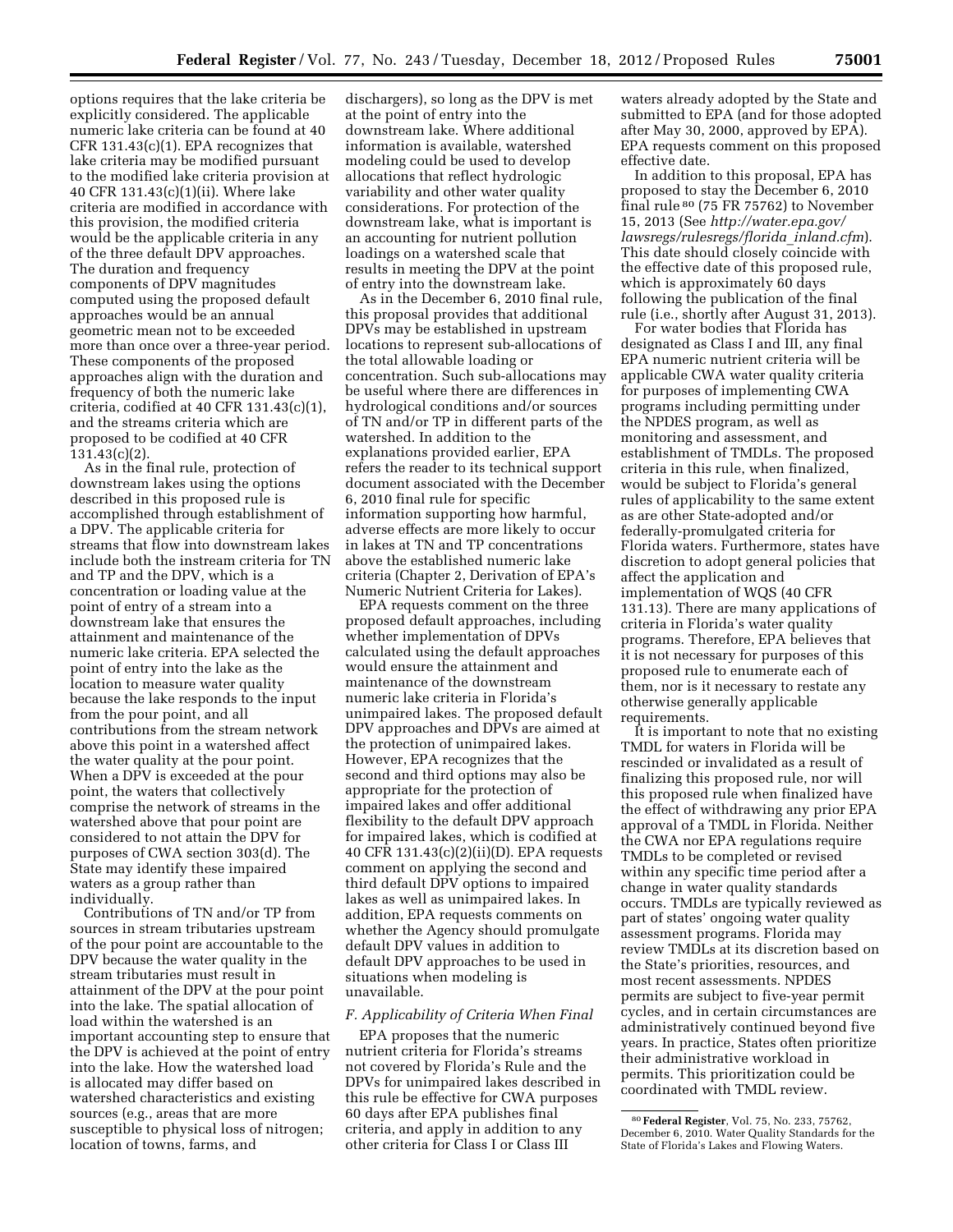Because current nutrient TMDLs were established to protect Florida's waters from the effects of nitrogen and phosphorus pollution, the same goal as EPA's numeric nutrient criteria, the Agency believes that, absent specific new information to the contrary, it is reasonable to presume that basing NPDES permit limits on those TMDLs will result in effluent limitations as stringent as necessary to meet the federal numeric nutrient criteria.

### **IV. Under what conditions will Federal standards be either not finalized or withdrawn?**

Under the CWA, Congress gave states primary responsibility for developing and adopting WQS for their navigable waters. (*See* CWA section 303(a)–(c)). EPA is proposing numeric nutrient criteria for flowing waters outside the South Florida Region not covered by the State of Florida's Rule and DPVs for unimpaired lakes to meet the Agency's obligations under the Consent Decree. EPA notes if Florida's Rule will not take effect due to subsection 62–302.531(9), F.A.C., EPA would expect to finalize the criteria in this proposed rulemaking for all flowing waters (i.e., streams) located outside of the South Florida Region that are designated as either Class I or Class III. EPA solicits comment on this potential outcome. EPA recognizes that Florida has exercised the option to adopt and submit to EPA numeric nutrient criteria for some of the State's Class I and many of the State's Class III waters and EPA has approved those criteria as consistent with CWA section 303(c) and implementing regulations at 40 CFR part 131. Consistent with CWA section 303(c)(4), EPA does not intend to proceed with the final rulemaking for those waters for which EPA has approved Florida's criteria, provided that the newly approved State water quality standards will be allowed to go into effect, FDEP will be allowed to implement them consistent with their Implementation Document, and, with respect to numeric DPVs, that the district court modifies the Consent Decree consistent with EPA's amended Determination that numeric DPVs are not necessary to meet CWA requirements in Florida.

EPA is not obligated under the Consent Decree to promulgate regulations setting forth numeric nutrient criteria in all Class I and III lakes and flowing waters if the State of Florida submits and EPA approves new or revised WQS for these waterbodies. EPA approved revisions on November 30, 2012 and is in discussions with Florida regarding waters not covered by the State's numeric nutrient criteria.

Pursuant to 40 CFR 131.21(c), if EPA does finalize this proposed rule, the EPA-promulgated WQS would be applicable WQS for purposes of the CWA until EPA withdraws the federally-promulgated standard. Withdrawing the Federal standards for the State of Florida would require rulemaking by EPA pursuant to the requirements of the Administrative Procedure Act (5 U.S.C.551 *et seq.*). EPA would undertake such a rulemaking to withdraw the Federal criteria when EPA is assured that numeric nutrient criteria that fully meet the requirements of section 303(c) of the CWA and EPA's implementing regulations at 40 CFR part 131 are in effect.

Among the newly-approved state water quality standards are numeric criteria for nutrients that apply to a set of streams, as that term is specifically defined in the newly-approved state water quality standards. Under the Consent Decree, EPA is relieved of its obligation to propose numeric criteria for nutrients after FDEP submits and EPA approves new or revised water quality standards. Thus, under normal circumstances, EPA would be clearly relieved of its obligation to propose numeric criteria for nutrients Florida covered in its newly-approved state water quality standards. EPA notes that a provision included in Florida's Rule, specifically subsection 62–302.531(9), F.A.C., casts some doubt as to whether the newly approved state water quality standards will go into effect if EPA proposes and promulgates numeric nutrient criteria for streams not covered by the newly approved State water quality standards. Therefore, it is unclear whether an EPA's proposal to ''gap fill'', or establish numeric criteria for nutrients for Florida streams that FDEP does not cover in its Rule, would trigger 62–302.531(9), F.A.C. and result in Florida's streams criteria not taking effect.

In addition, due to a recent administrative challenge filed in the State of Florida Department of Administrative Hearings, there is uncertainty as to whether FDEP will be able to implement its newly approved state water quality standards consistent with FDEP's ''Implementation of Florida's Numeric Nutrient Standards'' (Implementation Document). Thus, EPA approved portions of Florida's new or revised water quality standards subject to the State being able to implement them as provided in its Implementation Document. If, as a result of legal challenge, FDEP is unable to implement its Rule as provided in its Implementation Document, EPA would intend to revisit its November 30, 2012

approval of Florida's new or revised water quality standards. EPA has therefore reserved its authority to withdraw or modify that approval.

In light of the above, EPA seeks comment on finalizing a rule that applies EPA's streams criteria to streams meeting EPA's definition of ''stream'' that are not covered under Florida's numeric interpretation of narrative nutrient criteria at 62–302.531(2)(c), F.A.C. This would serve to fill gaps in coverage if Florida's streams criteria are in effect, or apply to all streams if Florida's streams criteria are not in effect for any reason, including those mentioned above. EPA's understanding is that it is obligated to propose numeric criteria in streams not covered by 62– 302.531(2)(c) F.A.C. under the consent decree. EPA acknowledges that it is possible that there may be approaches that are similarly protective of designated uses in a subset of the uncovered Class III waters and seeks comment on alternatives.

Finally, as described in EPA's November 30, 2012 approval of Florida's new or revised water quality standards, while EPA believes that the provisions addressing downstream protection will provide for quantitative approaches to ensure the attainment and maintenance of downstream waters consistent with 40 CFR 131.10(b), the provisions themselves, however, do not consist of numeric values. Because EPA is currently subject to a Consent Decree deadline to sign a rule proposing numeric downstream protection values (DPVs) for Florida by November 30, 2012, EPA is proposing numeric DPVs to comply with the Consent Decree. However, EPA has amended its January 2009 determination to specify that numeric criteria for downstream protection are not necessary and that quantitative approaches designed to ensure the attainment and maintenance of downstream water quality standards, such as those established by Florida, are sufficient to meet CWA requirements. As such, EPA will ask the court to modify the Consent Decree consistent with the Agency's amended determination, i.e., to not require EPA to promulgate numeric DPVs for Florida. Accordingly, EPA approved the State's downstream protection provisions subject to the district court modifying the Consent Decree to not require EPA to promulgate numeric DPVs for Florida. If the district court agrees to so modify the Consent Decree, EPA will not promulgate numeric DPVs for Florida. However, if the district court declines to so modify the Consent Decree, EPA would intend to promulgate numeric DPVs for Florida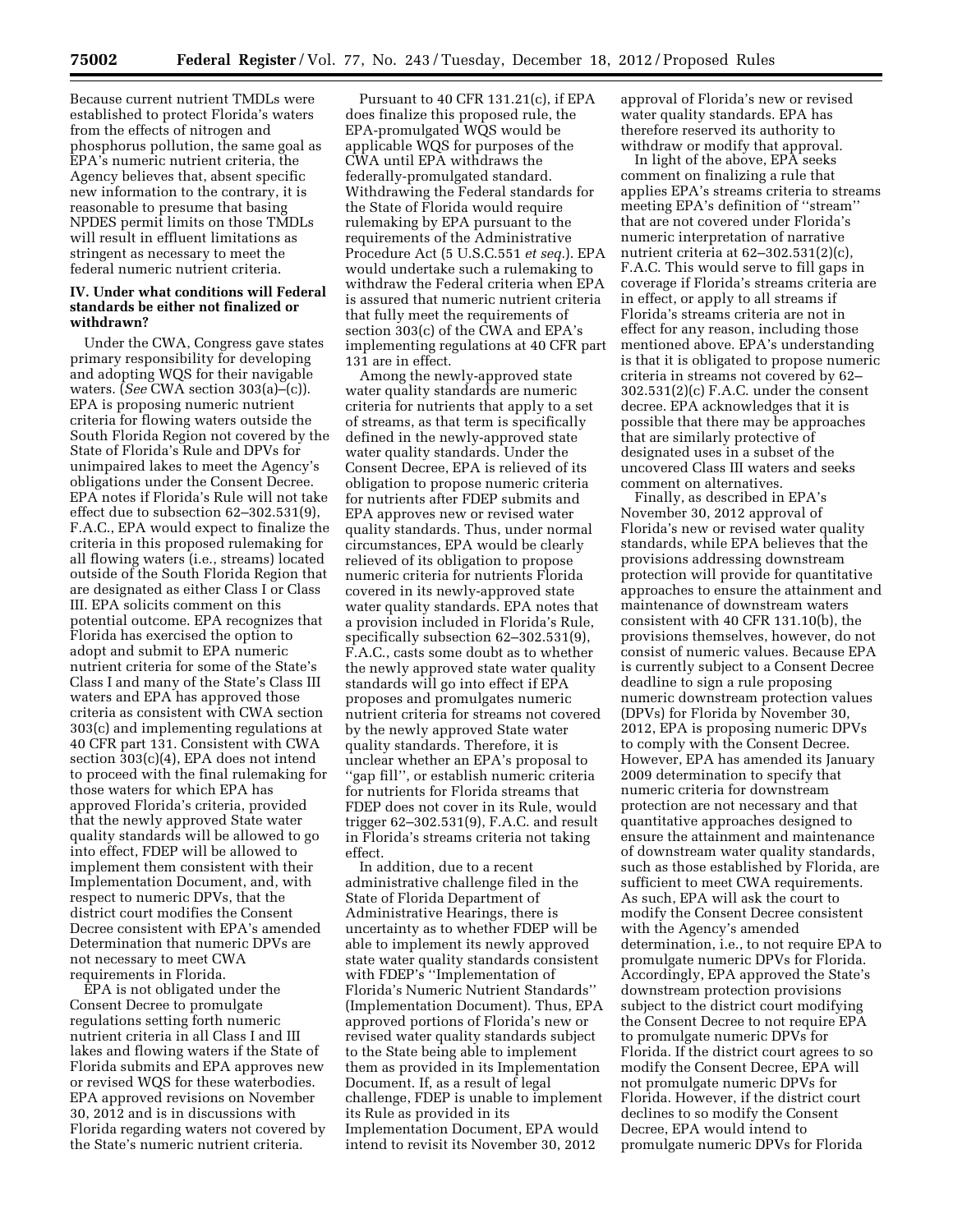and would also expect to revisit its November 30, 2012 approval of the State Rule's downstream protection provisions to modify or withdraw its approval. Therefore, EPA has also reserved its authority to do so in its approval document.

#### **V. Statutory and Executive Order Reviews**

### *A. Executive Order 12866: Regulatory Planning and Review and Executive Order 13563: Improving Regulation and Regulatory Review*

Under Executive Order (EO) 12866 (58 FR 51735, October 4, 1993), this action is a ''significant regulatory action.'' Accordingly, EPA submitted this action to the Office of Management and Budget (OMB) for review under Executive Orders 12866 and 13563 (76 FR 3821, January 21, 2011) and any changes made in response to OMB recommendations have been documented in the docket for this action.

### *B. Paperwork Reduction Act*

This action does not impose an information collection burden under the provisions of the Paperwork Reduction Act, 44 U.S.C. 3501 *et seq.* Burden is defined at 5 CFR 1320.3(b). It does not include any information collection, reporting, or record-keeping requirements.

#### *C. Regulatory Flexibility Act*

The Regulatory Flexibility Act (RFA) generally requires an agency to prepare a regulatory flexibility analysis of any rule subject to notice and comment rulemaking requirements under the Administrative Procedure Act or any other statute unless the agency certifies that the rule will not have significant economic impact on a substantial number of small entities. Small entities include small businesses, small organizations, and small governmental jurisdictions.

For purposes of assessing the impacts of this action on small entities, small entity is defined as: (1) A small business as defined by the Small Business Administration's (SBA) regulations at 13 CFR 121.201; (2) a small governmental jurisdiction that is a government of a city, county, town, school district or special district with a population of less than 50,000; and (3) a small organization that is any not-for-profit enterprise that is independently owned and operated and is not dominant in its field.

Under the CWA WQS program, states must adopt WQS for their waters and must submit those WQS to EPA for

approval; if the Agency disapproves a state standard and the state does not adopt appropriate revisions to address EPA's disapproval, EPA must promulgate standards consistent with the statutory requirements. EPA also has the authority to promulgate WQS in any case where the Administrator determines that a new or revised standard is necessary to meet the requirements of the Act. These state standards (or EPA-promulgated standards) are implemented through various water quality control programs including the NPDES program, which limits discharges to navigable waters except in compliance with an NPDES permit. The CWA requires that all NPDES permits include any limits on discharges that are necessary to meet applicable WQS.

Thus, under the CWA, EPA's promulgation of WQS establishes standards that the State implements through the NPDES permit process. The State has discretion in developing discharge limits, as needed to meet the standards. This proposed rule does not itself establish any requirements that are applicable to small entities. As a result of this action, the State of Florida will need to ensure that permits it issues include any limitations on discharges necessary to comply with the standards established in the proposed rule. In doing so, the State will have a number of choices associated with permit writing. While Florida's implementation of the rule may ultimately result in new or revised permit conditions for some dischargers, including small entities, EPA's action, by itself, does not impose any of these requirements on small entities; that is, these requirements are not self-implementing. Thus, I certify that this rule will not have a significant economic impact on a substantial number of small entities.

### *D. Unfunded Mandates Reform Act*

This proposed rule contains no Federal mandates under the regulatory provisions of Title II of the Unfunded Mandates Reform Act for state, local, or tribal governments or the private sector. The State may use these resulting water quality criteria in implementing its water quality control programs. This proposed rule does not regulate or affect any entity and, therefore, is not subject to the requirements of sections 202 and 205 of UMRA.

EPA determined that this proposed rule contains no regulatory requirements that might significantly or uniquely affect small governments. Moreover, WQS, including those promulgated here, apply broadly to dischargers and are not uniquely

applicable to small governments. Thus, this proposed rule is not subject to the requirements of section 203 of UMRA.

## *E. Executive Order 13132 (Federalism)*

This action does not have federalism implications. It will not have substantial direct effects on the states, on the relationship between the national government and the states, or on the distribution of power and responsibilities among the various levels of government, as specified in Executive Order 13132. EPA's authority and responsibility to promulgate Federal WQS when state standards do not meet the requirements of the CWA is well established and has been used on various occasions in the past. The proposed rule will not substantially affect the relationship between EPA and the states and territories, or the distribution of power or responsibilities between EPA and the various levels of government. The proposed rule will not alter Florida's considerable discretion in implementing these WQS. Further, this proposed rule will not preclude Florida from adopting WQS that EPA concludes meet the requirements of the CWA, after promulgation of the final rule, which would eliminate the need for these Federal standards and lead EPA to withdraw them. Thus, Executive Order 13132 does not apply to this proposed rule.

Although section 6 of Executive Order 13132 does not apply to this action, EPA had extensive communication with the State of Florida to discuss EPA's concerns with the State's water quality criteria and the Federal rulemaking process. In the spirit of Executive Order 13132, and consistent with EPA policy to promote communications between EPA and state and local governments, EPA specifically solicits comment on this proposed rule from State and local officials.

### *F. Executive Order 13175 (Consultation and Coordination With Indian Tribal Governments)*

Subject to the Executive Order 13175 (65 FR 67249, November 9, 2000) EPA may not issue a regulation that has tribal implications, that imposes substantial direct compliance costs, and that is not required by statute, unless the Federal government provides the funds necessary to pay the direct compliance costs incurred by tribal governments, or EPA consults with tribal officials early in the process of developing the proposed regulation and develops a tribal summary impact statement.

During its previous rulemaking and development of water quality standards for Florida's lakes and flowing waters,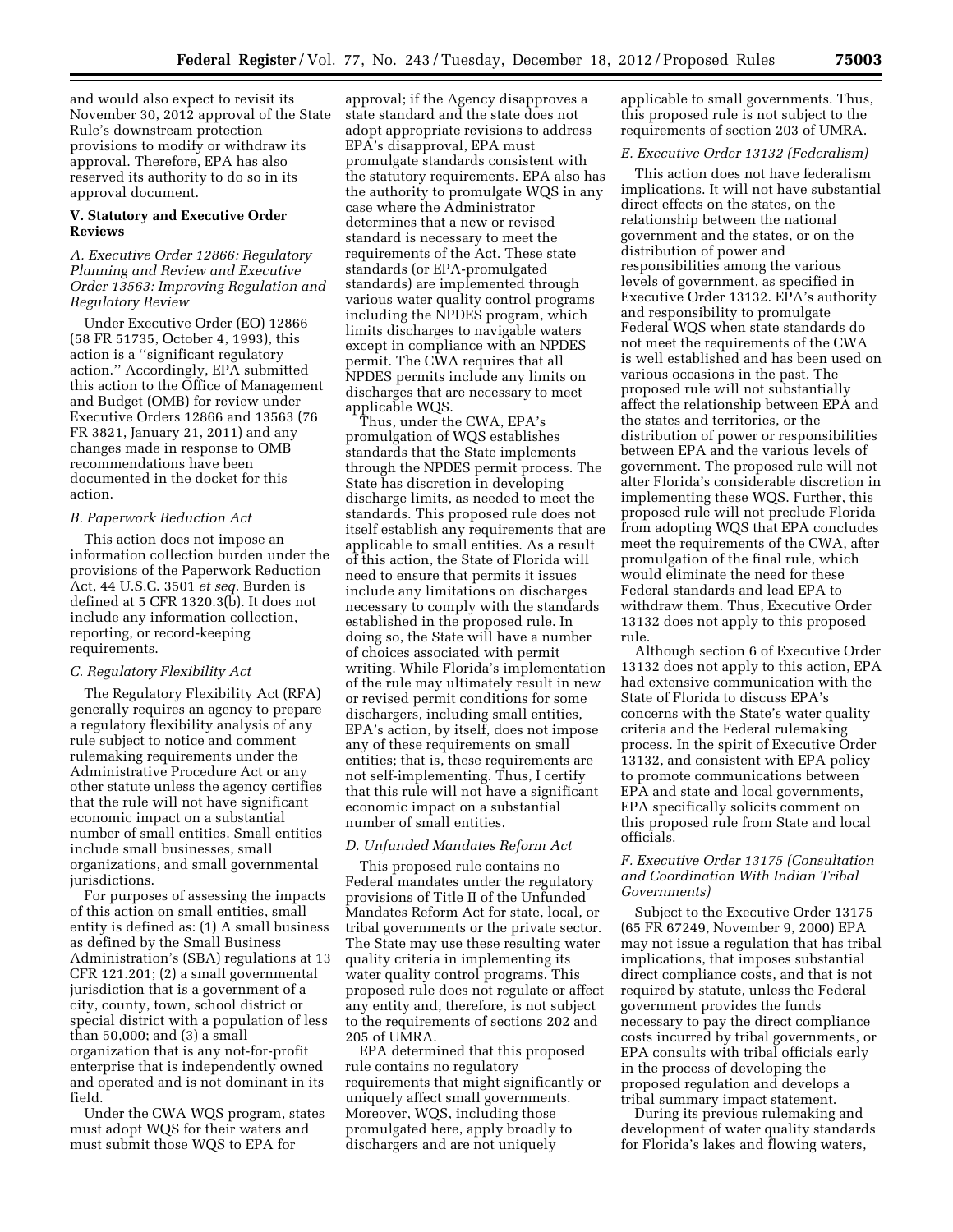EPA concluded that the rule 81 may have tribal implications. Ultimately, however, EPA felt that the rule would neither impose substantial direct compliance costs on tribal governments, nor preempt Tribal law. Therefore, EPA met with the Seminole Tribe on January 19, 2010 and requested an opportunity to meet with the Miccosukee Tribe to discuss EPA's rule, although a meeting was never requested by the Tribe.

Because this current proposal reproposes the same numeric nutrient criteria with further explanation on how the criteria will ensure the protection of the Florida's designated uses by avoiding harmful changes in nutrient levels, and provides for the same approaches for determining DPVs as in the final rule with some additional flexibility, EPA determined that tribal consultation will not be needed. However, EPA will specifically solicit additional comment on this proposed rule from tribal officials during the public comment period.

### *G. Executive Order 13045 (Protection of Children From Environmental Health and Safety Risks)*

This action is not subject to EO 13045 (62 FR 19885, April 23, 1997) because it is not economically significant as defined in EO 12866, and because the Agency's promulgation of this rule will result in the reduction of environmental health and safety risks that could present a disproportionate risk to children.

### *H. Executive Order 13211 (Actions That Significantly Affect Energy Supply, Distribution, or Use)*

This rule is not a ''significant energy action'' as defined in Executive Order 13211, ''Actions Concerning Regulations That Significantly Affect Energy Supply, Distribution, or Use'' (66 FR 28355 (May 22, 2001)), because it is not likely to have a significant adverse effect on the supply, distribution, or use of energy.

## *I. National Technology Transfer Advancement Act of 1995*

Section 12(d) of the National Technology Transfer and Advancement Act of 1995 (''NTTAA''), Public Law 104–113, section 12(d) (15 U.S.C. 272 note) directs EPA to use voluntary consensus standards in its regulatory activities unless to do so would be inconsistent with applicable law or otherwise impractical. Voluntary consensus standards are technical standards (e.g., materials specifications, test methods, sampling procedures, and business practices) that are developed or adopted by voluntary consensus standards bodies. The NTTAA directs EPA to provide Congress, through OMB, explanations when the Agency decides not to use available and applicable voluntary consensus standards.

This proposed rulemaking does not involve technical standards. Therefore, EPA is not considering the use of any voluntary consensus standards.

### *J. Executive Order 12898 (Federal Actions To Address Environmental Justice in Minority Populations and Low-Income Populations)*

Executive Order (EO) 12898 (59 FR 7629, Feb. 16, 1994) establishes Federal executive policy on environmental justice. Its main provision directs Federal agencies, to the greatest extent practicable and permitted by law, to make environmental justice part of their mission by identifying and addressing, as appropriate, disproportionately high and adverse human health or environmental effects of their programs, policies, and activities on minority

populations and low-income populations in the United States.

EPA has determined that this proposed rule does not have disproportionately high and adverse human health or environmental effects on minority or low-income populations because it will afford a greater level of protection to both human health and the environment if these numeric nutrient criteria are promulgated for Class I and Class III waters in the State of Florida.

#### **List of Subjects in 40 CFR Part 131**

Environmental protection, Florida, Nitrogen and phosphorus pollution, Nutrients, Water quality standards.

Dated: November 30, 2012.

### **Lisa P. Jackson,**

*Administrator.* 

For the reasons set out in the preamble, 40 CFR part 131 is proposed to be amended as follows:

## **PART 131—WATER QUALITY STANDARDS**

1. The authority citation for part 131 continues to read as follows:

**Authority:** 33 U.S.C. 1251 *et seq.* 

#### **Subpart D—[Amended]**

2. Section 131.43 is amended by:

- a. Revising (c)(2)(i).
- b. Revising paragraph (c)(2)(ii)(C). The revisions read as follows:

#### **§ 131.43 Florida.**

#### \* \* \* \* \*

- (c) \* \* \*
- (2) *Criteria for streams.*

(i) The applicable instream protection value (IPV) criteria for total nitrogen (TN) and total phosphorus (TP) for streams within each respective nutrient watershed region are shown on Table 2.

### TABLE 2

|                             | Instream protection value criteria |           |
|-----------------------------|------------------------------------|-----------|
| Nutrient watershed region   | TN (mg/L)                          | TP (mg/L) |
| Panhandle West <sup>a</sup> | 0.67                               | 0.06      |
| Panhandle Fast b            | 0.03                               | 0.18      |
| North Central <sup>c</sup>  | 1.87                               | 0.30      |
|                             | .65                                | 0.49      |
| Peninsula <sup>e</sup>      | .54                                | 0.12      |

Watersheds pertaining to each Nutrient Watershed Region (NWR) were based principally on the NOAA coastal, estuarine, and fluvial drainage areas with modifications to the NOAA drainage areas in the West Central and Peninsula Regions that account for unique watershed geologies.<br>For more detailed information on regionalization and which WBIDs pertain to each NW

a Panhandle West region includes: Perdido Bay Watershed, Pensacola Bay Watershed, Choctawhatchee Bay Watershed, St. Andrew Bay Wa-<br>tershed, Apalachicola Bay Watershed.

<sup>b</sup> Panhandle East region includes: Apalachee Bay Watershed, and Econfina/Steinhatchee Coastal Drainage Area.

c North Central region includes the Suwannee River Watershed.

<sup>81</sup> 75 FR 75762, December 6, 2010. Water Quality

Standards for the State of Florida's Lakes and

Flowing Waters.